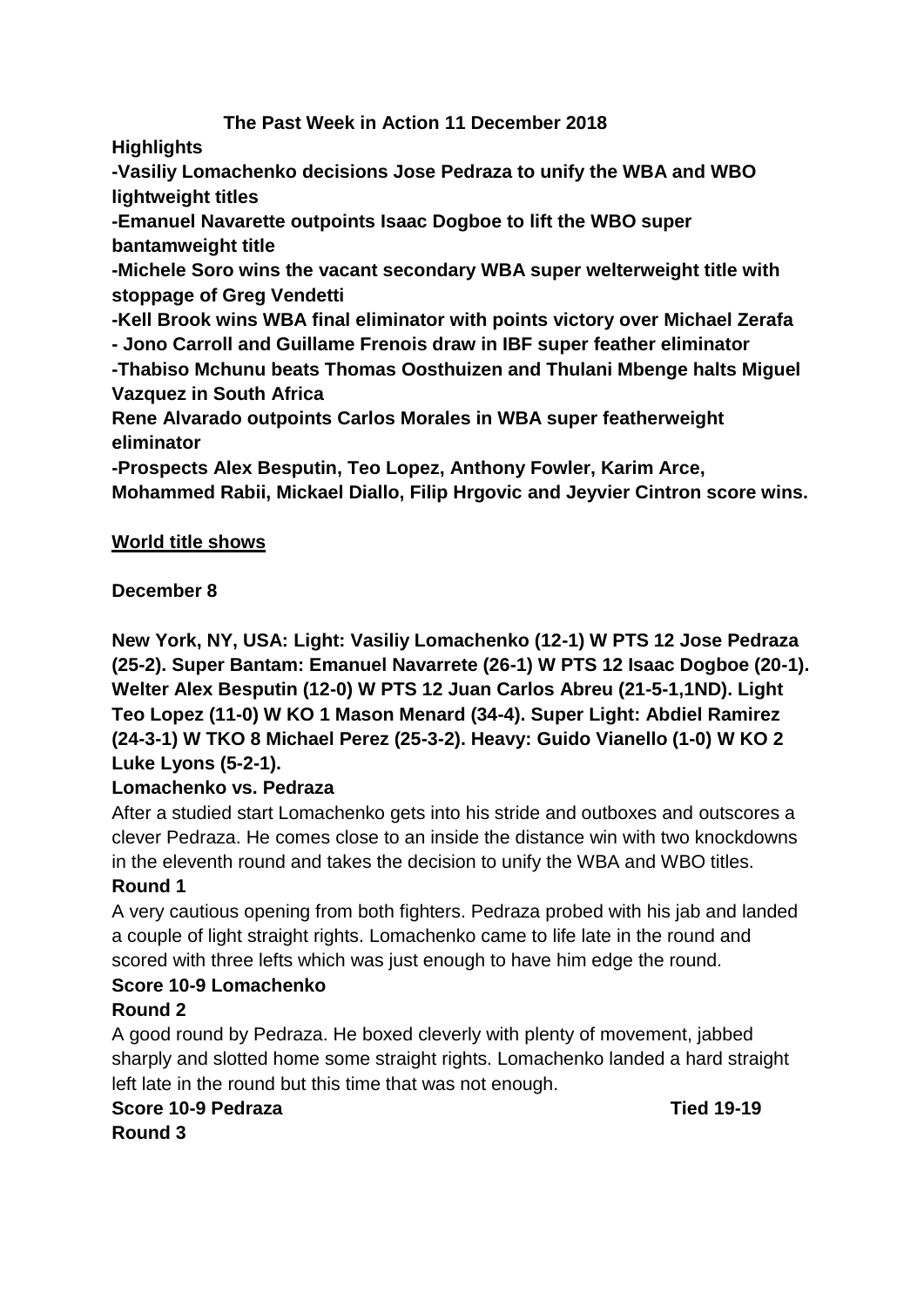Pedraza again boxed well at the start of the round and Lomachenko's face was already red from the attentions of Pedraza's jab. Lomachenko fired home some bursts of punches to take the round but all three rounds had been close.

# **Round 4**

Lomachenko was finding Pedraza a difficult target. The Puerto Rican was switching guards, employing lots of upper body movement and landing light jabs and straight rights. Lomachenko was getting much closer and he landed some hefty lefts in the round to take it.

#### **Score 10-9 Lomachenko Lomachenko 39-37 Official scores: 39-37, 40-36 and 39-37 for Lomachenko Round 5**

Pedraza's round for me. He kept stabbing out his jab and adding straight lefts with Lomachenko finding it hard to penetrate Pedraza's tight defence. Pedraza's punches were not hard but he landed a lot more than Lomachenko in this round.

### **Score 10-9 Pedraza. Lomachenko 48-47**

**Round 6**

Best round so far for Lomachenko. He had his jab working and began to land some hard straight lefts rocking Pedraza a couple of times. Pedraza kept throwing light punches but Lomachenko was blocking or ducking them

# **Score 10-9 Lomachenko Lomachenko 58-56**

# **Round 7**

Lomachenko was now in control. He was pressurising Pedraza for the whole three minutes bobbing and weaving around and under the Puerto Ricans punches and then rocking Pedraza with quick bursts of hooks and speedy jabs

#### **Score 10-9 Lomachenko Lomachenko 68-65 Round 8**

More pressure from Lomachenko. With the angles he was creating Pedraza was often not even seeing the punch coming. Lomachenko took him to the ropes and unloaded with hooks until Pedraza forced his out into the ring centre but he was soon back on the ropes again under fire.

# **Score 10-9 Lomachenko Lomachenko 78-74 Official scores: 78-74, 80-72 and 78-74 for Lomachenko**

### **Round 9**

Pedraza boxed well enough to stay out of trouble for much of the round but was not landing anything. Lomachenko unleashed bursts of punches over the last 30 seconds. Pedraza was dodging and diving but plenty got through in another dominant round for Lomachenko

# **Score 10-9 Lomachenko Lomachenko 88-83**

# **Round 10**

Unexpectedly a round for Pedraza and he won it well. He stayed in the centre of the ring firing right jabs and left hooks. When Lomachenko tried to press he moved back quickly firing counters and Lomachenko just could not get close enough to really land anything of note.

**Score 10-9 Lomachenko Lomachenko 29-28**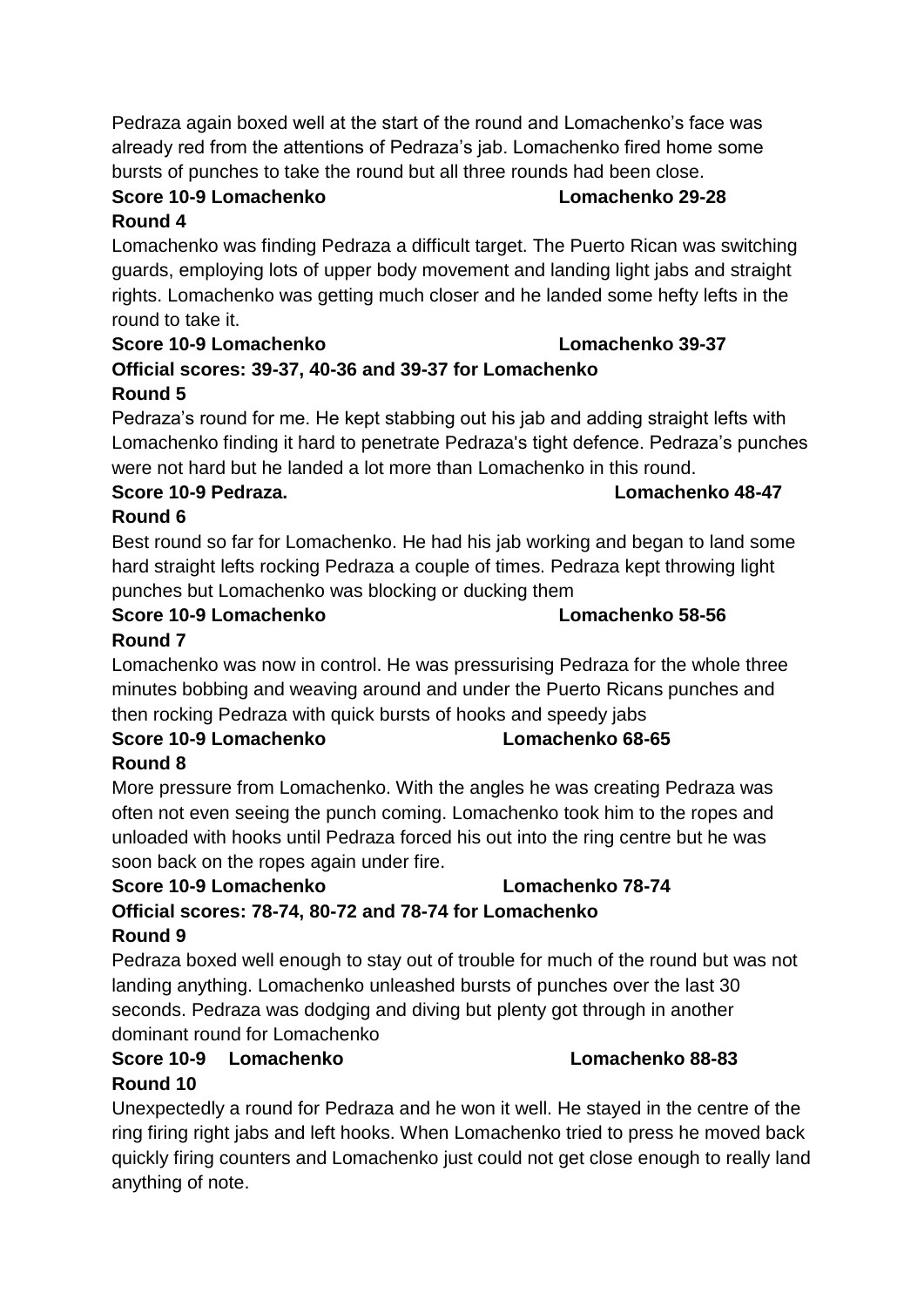# **Score 10-9 Pedraza Lomachenko 97-93**

# **Round 11**

Perhaps his success in the last round made Pedraza a bit overconfident and he paid for it. Just past the minute mark Lomachenko shook him with a couple of left uppercuts. When another left staggered Pedraza Lomachenko poured on the punches landing time and again with hooks, uppercuts and overarm rights. Pedraza was being blown one way and then the other until dropping to one knee. He was up at eight but when the action resumed there were just twenty seconds left in the round. Lomachenko went after Pedraza and he went down again but it looked like a case of just trying to buy time to the bell. He timed it just right with the bell going as he got up at the count of eight.

**Score 10-7 Lomachenko Lomachenko 107-100**

# **Round 12**

Lomachenko managed to land some heavy lefts in the last but Pedraza survived by moving and moving and deserved in the end to go the distance.

#### **Score 10-9 Lomachenko Lomachenko 117-109**

**Official scores: 117-109, 119-107 and 117-109 for Lomachenko`** The 30-year-old Ukrainian continues to set new record with his fourth different title over three divisions in just thirteen fights. If the fight with Mikey Garcia can be made it would unify the four lightweight titles and would be a great fight. Pedraza, a twodivision champion himself said he was proud of the effort he put on in this fight against such a great fighter as Lomachenko. He certainly posed some problems early with his movement and snappy jabs and can hold his head up high and look for some more big fights when he returns to action.

### **Navarette vs. Dogboe**

Navarette lifts the WBO title as he uses his speed, longer reach and a high work rate to decision champion Dogboe who fades badly over the last four rounds.

### **Round 1**

Navarette had a 5" height advantage and a longer reach so Dogboe was quickly moving forward getting past the jab and landing hooks inside. He did a good job of cutting the ring off and although Navarette launched a late attack it was the champions round

# **Score 10-9 Dogboe**

### **Round 2**

A much better round from Navarette as he dominated the round. He took the fight to Dogboe stabbing his jab and landing a nice left hook. He kept up the pressure with Dogboe never able to get on the front foot and Navarette landing with hooks and uppercuts knocking Dogboe off balance with a left and forcing Dogboe around the ring.

# **Score 10-9 Navarette Tied 19-19**

# **Round 3**

Dogboe made some adjustments coming in low and refusing to be backed up for much of the round. Over the second half of the round Navarette again took over with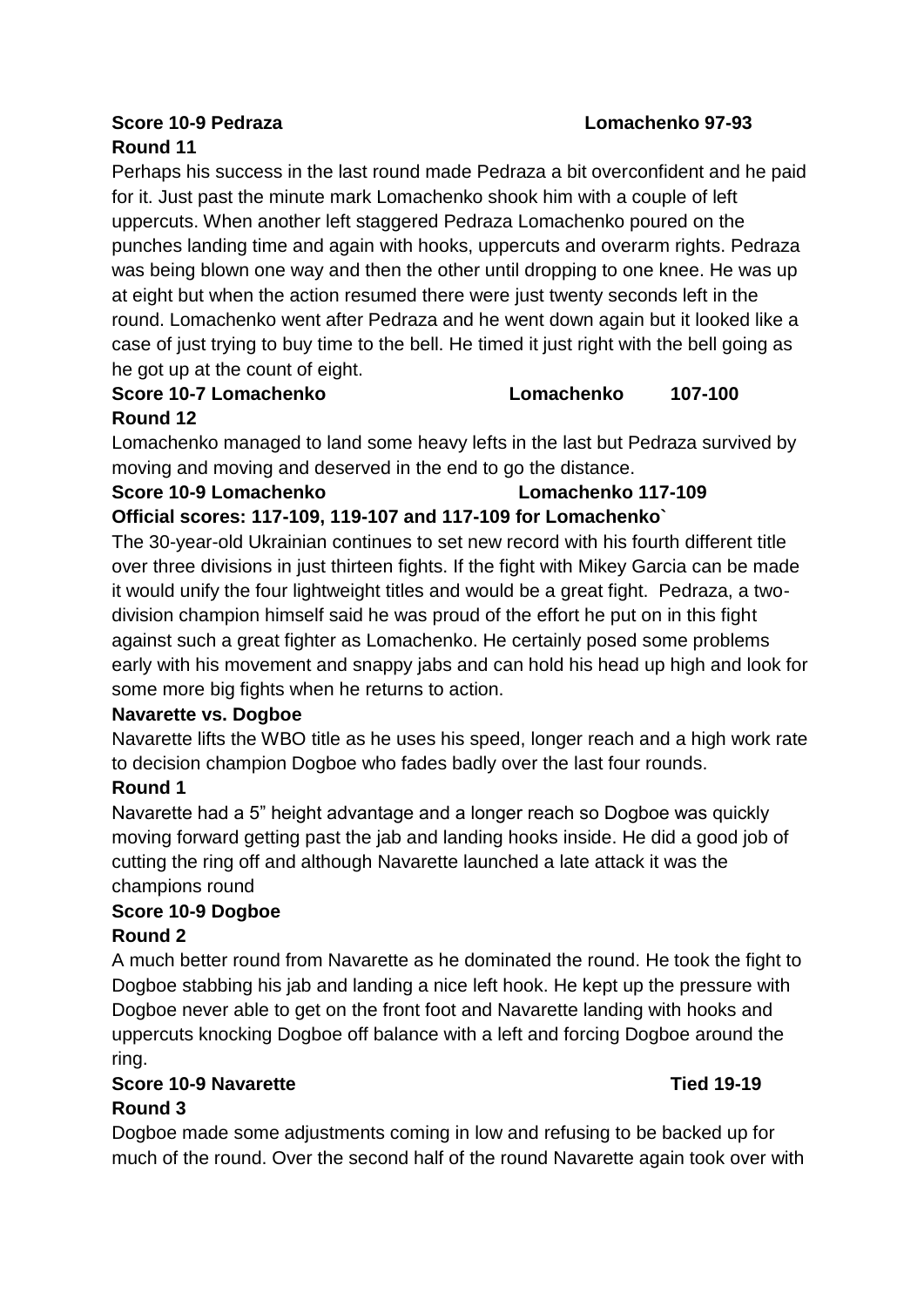long swinging hooks. He landed a hurtful right to the head followed by a left to the body and took the round.

# **Score 10-9 Navarette Navarette 29-28**

# **Round 4**

A good round for Dogboe. He moved inside Navarette's reach firing clusters of hooks to the body. He continued to slip Navarette's jab and rocked the Mexican with a left hook to the head and connected with more body punches.

# **Score 10-9 Dogboe Tied 38-38 Round 5**

Navarette gave Dogboe a torrid time in this round. He crowded and pressed for the whole three minutes He was landing hooks and uppercuts using his larger physique to push Dogboe back and pumping out punch after punch with Dogboe almost overwhelmed.

# **Score 10-9 Navarette Navarette Navarette** 48-47

# **Round 6**

Another round for Navarette. He was setting a frantic pace almost running forward and pumping out punches. He was constantly switching guards and outworking Dogboe. The champion stood his ground more than in the fifth and managed to dig in some body punches.

# **Score 10-9 Navarette ` Navarette 58-56**

# **Round 7**

Strange tactics from Navarette. In this round he boxed on the retreat which allowed Dogboe to get inside and score with jabs and uppercuts. Navarette's punch output dropped and he was even being out jabbed in a round won by Dogboe

# **Score 10-9 Dogboe Navarette 67-66**

**Round 8**

Really strange as Navarette took another round off. He never took a forward step and threw very few punches. Dogboe was able to get through with jabs and work inside with body punches. A gift round for the Ghanaian.

# **Score 10-9 Dogboe ` Tied 76-76**

### **Round 9**

A closer round. Dogboe scored well over the early part and looked to have knocked Navarette over with a right to the side of the head. Navarette complained it landed on the back of his head and the referee agreed not applying a count and warning Dogboe. That seemed to wake up Navarette and he went onto the attack storming forward with hooks and uppercuts forcing Dogboe back and doing enough to just take the round.

# **Score 10-9 Navarette Navarette 86-85**

# **Round 10**

Dogboe had swelling around his eyes and the referee asked the doctor to examine the Ghanaian but he was passed as OK. Dogboe made a lively start scoring with straight rights and Navarette was replying with swinging hooks from both hands. The referee had insisted that water be mopped up from Dogboe's corner before the round started and as Navarette forced Dogboe back he slipped on the remaining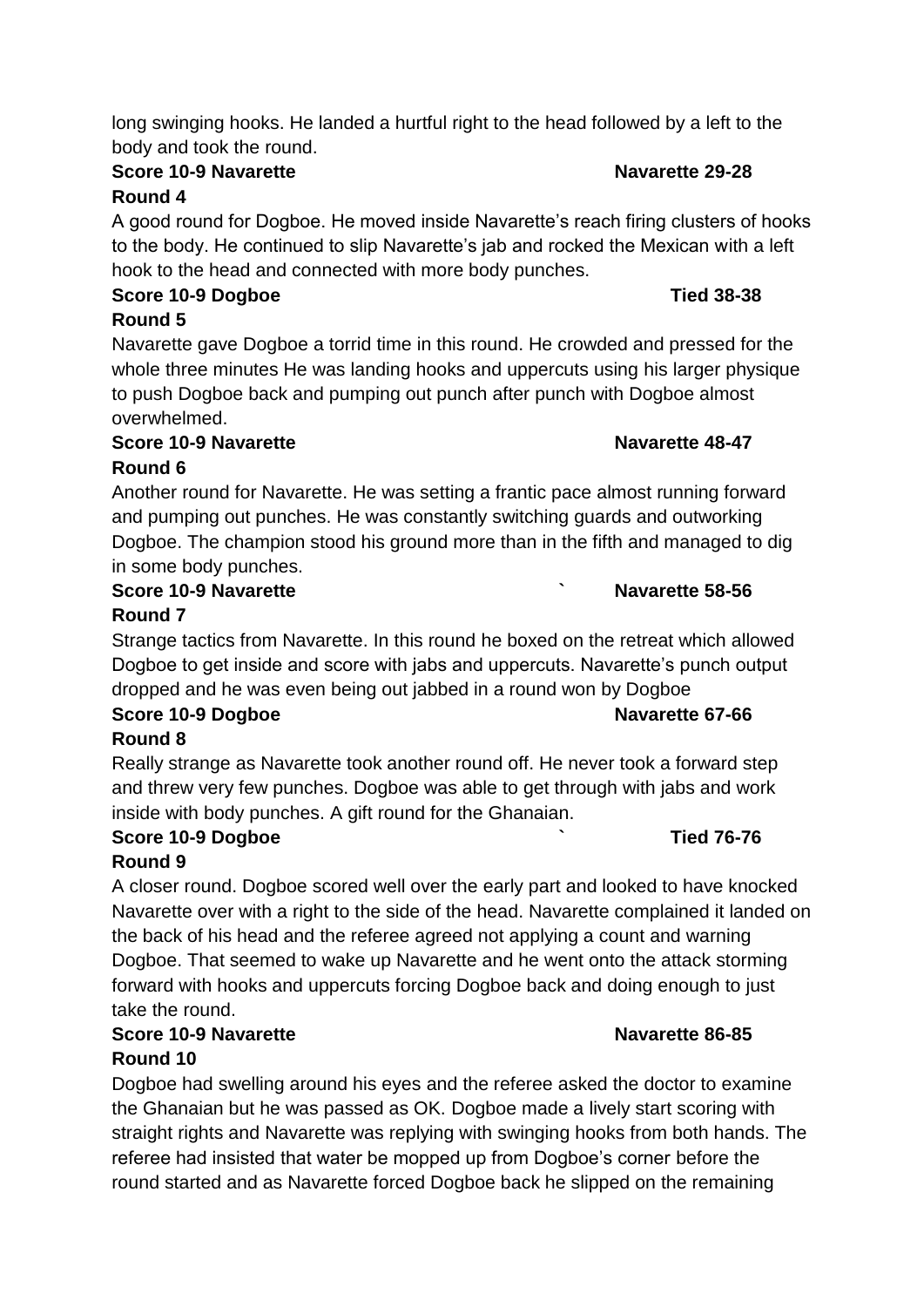water and slid to the floor awkwardly. That seemed to unsettle him and Navarette dominated the rest of the round landing three clubbing head punches that rattled Dogboe.

### **Score 10-9 Navarette Navarette 96-94 Round 11**

Navarette pursued Dogboe throughout the round. He was almost running after the champion never letting him get set to fire any counters and pumping out left and right hooks with Dogboe just being outworked and outscored. Once again Dogboe slipped badly on water in his own corner. They both tumbled to the floor just before the bell but neither was hurt.

#### **Score 10-9 Navarette Navarette 106-103 Round 12**

Dogboe fought the last round like a fighter who thought he only had to stay on his feet to be the winner. He was on the retreat for the whole three minutes doing more holding than punching. Once again Navarette was letting fly with hooks and uppercut and driving Dogboe back before throwing Dogboe to the canvas late in the round.

#### **Score 10-9 Navarette Navarette 116-112**

The 23-year-old "Cowboy" from Mexico City was a bit if a surprise package. He had won his last 20 fights and the last eight of those by KO/TKO and was No 2 with the WBO but there was not a single rated fighter anywhere in his record. He was just too big for the 5'2" Dogboe and it will be interesting to see how he handles some of the other champions/rated fighters. Diego De La Hoya is the WBO No 1 and that will be an interesting fight if it can be made. Dogboe's loss will be a huge disappointment for boxing fans in Ghana who had celebrated and feted him for his upset victory over Jessie Magdaleno and his crushing of Hidenori Otake. With the form he showed in those fights the 24-year-old Ghanaian will be back looking for a title fight in 2019. **Besputin vs. Abreu**

Besputin scores wide unanimous decision over a tough and rough Abreu. The Russian showed his power early putting Abreu down with a strong straight left in the first round. Abreu has never lost by KO/TKO and he survived this early scare. He wasn't able to win any rounds but he did make things awkward for Besputin and looked to have shaken the Russian in the fourth. That was momentary success and Besputin had already done enough good work to take the round. Besputin was down in the fifth but he had been thrown there by Abreu. Besputin arose quickly with Abreu looking to land a punch as Besputin was on the way up but he got away with that. Besputin continued to boss the action and had a 10-8 round in the eighth when he knocked Abreu into the ropes and the referee ruled that the ropes had held Abreu up and gave the Dominican another count. There were no more scares for Abreu and Besputin was the winner by 100-88 on the cards and retains the USBA title. Not Besputin's best performance but Abreu was tough if limited opponent

#### **Lopez vs. Menard**

Lopez scores a brutal kayo of Menard. After a few seconds of sparring Lopez landed a right to the head which rocked Menard. He quickly went on the retreat with Lopez tracking him along the ropes. Lopez landed a left hook to the body to the and then an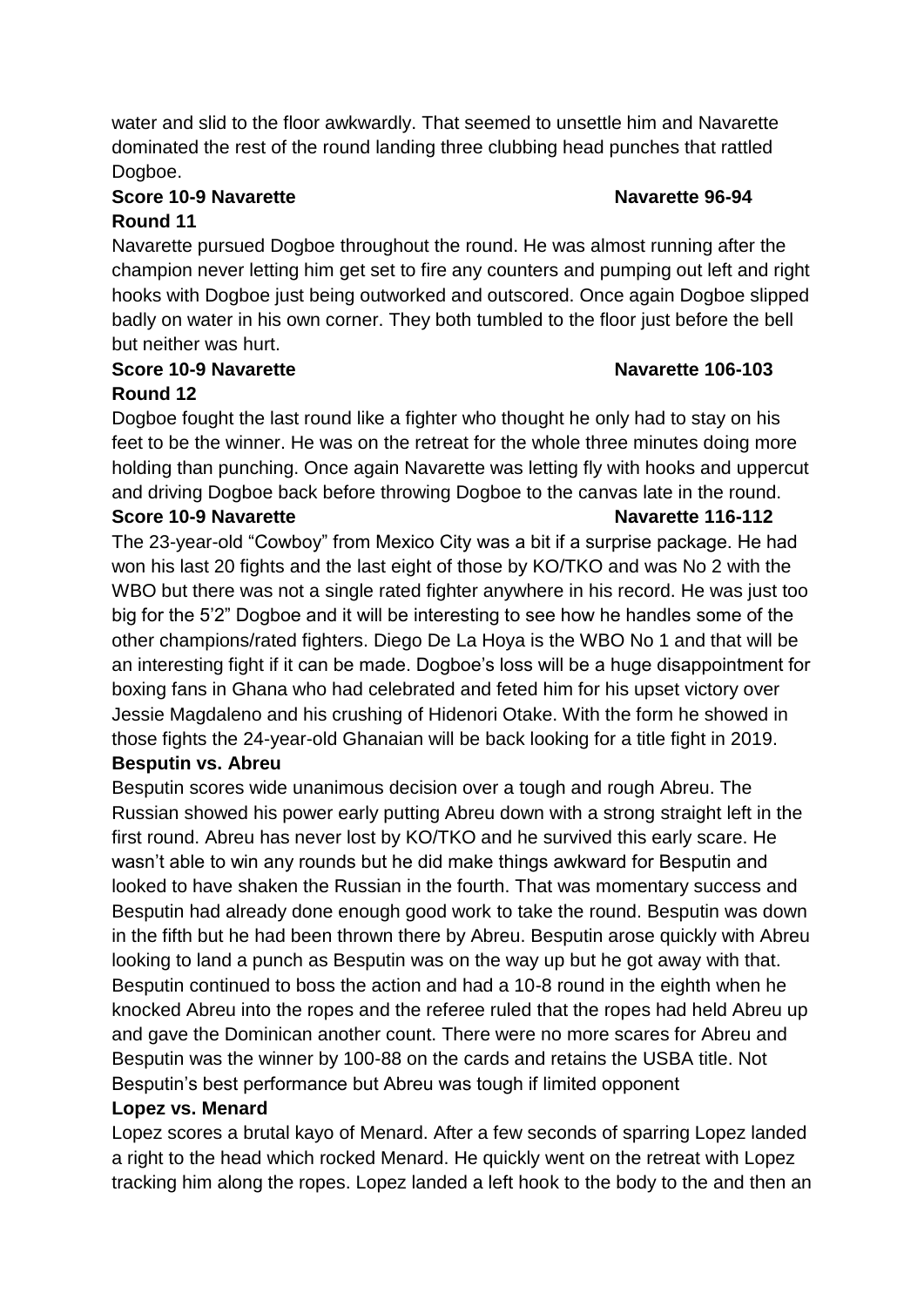explosive right to the side of Menard's head that saw Menard falling face down on the canvas so hard that he bounced. The referee started the count but quickly stopped and signalled for assistance to Menard. All finished in 44 seconds. The 21 year-ol Brooklyn-born Lopez wins the vacant NABF title with his ninth victory by KO/TKO. A former National Golden Gloves champion and US Olympic Trials winner he found his way to Rio blocked as fellow American Carlos Balderas had already qualified through the WBS. Lopez entered the America's qualifier on behalf of Honduras having Honduran parentage and although he made it to Rio he went out in the first round. Going into this fight his only rating was at No 11 with the WBA but this performance should see him get some serious attention by all of the sanctioning bodies. Life has been tough for Menard since he moved into top level matches with this his third loss by KO/TKO in his last five fights. The other two losses were against Ray Beltran and Devin Haney

#### **Ramirez vs. Perez**

Good win for Ramirez as he rebounds from two losses in a row with stoppage of Perez. Ramirez had the perfect start flooring Perez in the first and forcing the fight. Perez fought his way back into the fight and floored Ramirez with a right in the fourth. Ramirez was back on top in the fifth and seemed to be on his way to a points victory when he produced a couple of uppercuts early in the eighth which dumped Perez on the floor heavily and the fights was halted without a count being needed. Ramirez had an eight bout winning streak snapped by losses to unbeaten Eastern Europeans Ruslan Madiev and Maxim Dadashev. Perez had beaten Miguel Acosta and Martin Honorio and lost to Petr Petrov. He took a split verdict over 32-1-1 Marcelino Lopez in April last year and this was his first fight since then.

#### **Vianello vs. Lyons**

Former amateur star Vianello wastes no time in registering his first pro win. He floored Lyons late in the first with the bell saving Lyons. In the second a right put Lyons down and he was counted out. The 24-year-old 6'6" Vianello was Italian Youth and Senior champion and competed at the European Games and the Rio Olympics. Lyons just a novice and way out of his depth.

#### **December 7**

#### **Brieve, France: Welter: Jordy Weiss (21-0) W PTS 12 Jose Del Rio (28-8-1). Cruiser: Jean Jacques Olivier (10-2) W PTS 10 Brendon Deslaurier (11-3-1). Heavy: Cyril Leonet (15-10-3) W PTS 10 Dennis Lewandowski (13-3). Weiss vs. Del Rio**

Weiss retains the EU title with unanimous decision over Del Rio. The Frenchman won this with his excellent skills. He was quicker and more accurate with his punches. Southpaw Del Rio pressed hard knowing that Weiss would outbox him unless he could hustle Weiss out of his stride. Del Rio had some success over the first three rounds but by the fourth the stabbing jabs and quick combinations from Weiss had him controlling the fight. The Frenchman was cut on his right eyelid in a clash of heads but his solid defensive work and clean counters saw him outland the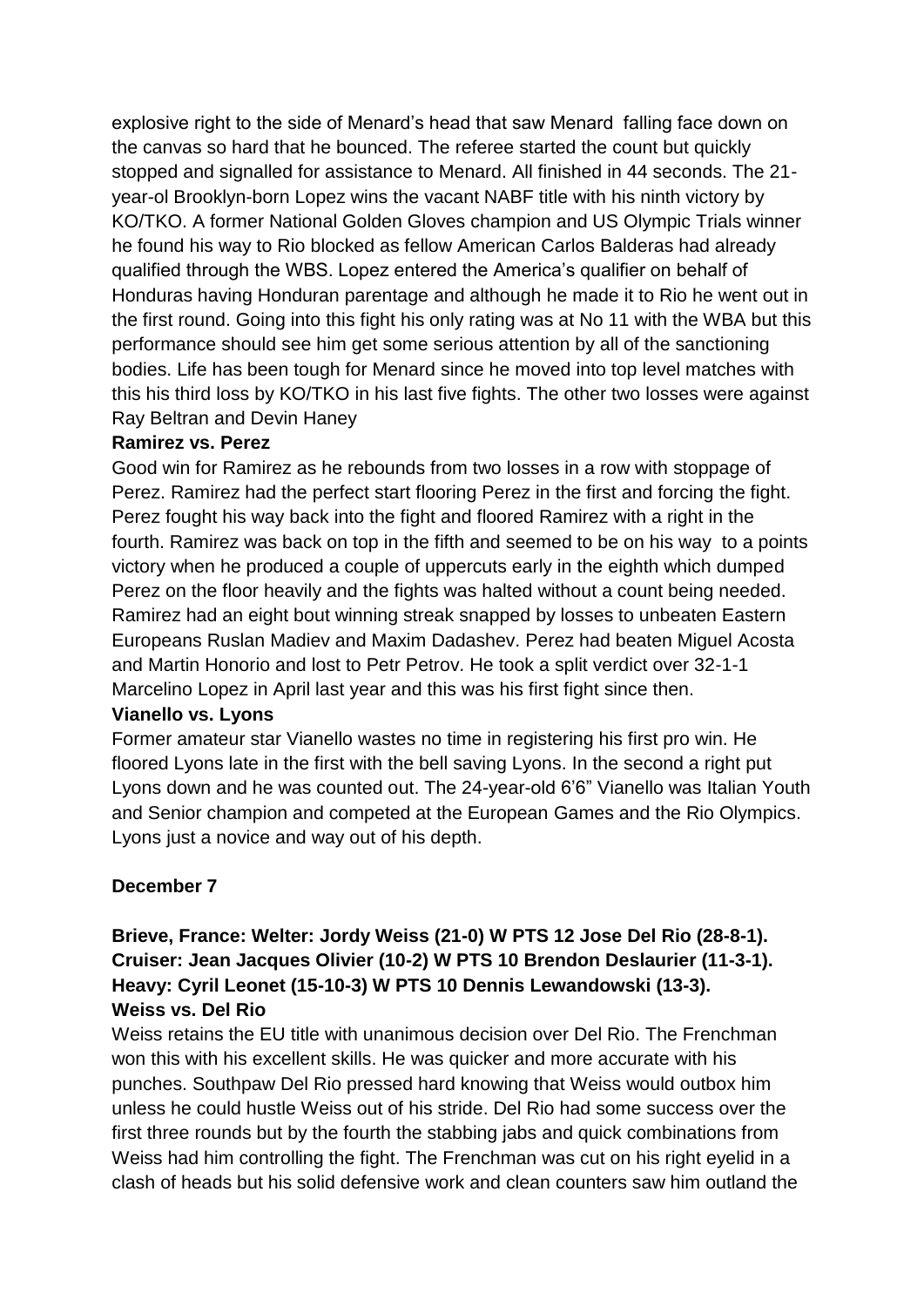Spaniard. Weiss lacks power but makes up for it in speed and skill. Scores 117-111 twice and 118-110. First defence of the EU title for the 25-year-old "Gypsy" who is hoping to get a shot at the European title next year. Former Spanish champion Del Rio was challenging for the title for the second time and his constant aggression made this an entertaining match.

#### **Olivier vs. Deslaurier**

Unlike the main event power and aggression took this one with Olivier winning the vacant French title on a split decision. Deslaurier boxed neatly constantly switching guard but he lacked the power to keep Olivier out and the bigger stronger man although landing less landed the harder punches and that led two of the judges to score for him by 96-93 and 95-94 with the third going for Deslaurier 96-93. The 30 year-old from far away Martinique gets revenge for a points loss in 2016 and makes it 6 wins in his last 7 fights. "Gypsy Bomber" Deslaurier, 25, had put together a run of nine wins before losing on points to Mairis Breidis in July and will probably get a return with Olivier in 2019.

#### **Leonet vs. Lewandowski**

"Aldo" Leonet had no real trouble winning this one as he took every round against the vastly obese Lewandowski. Leonet was just too mobile for the glacial slow Lewandowski who looked like an over-inflated "Michelin Man". Leonet kept moving and firing home quick punches with Lewandowski too slow to counter or cut off the ring. Leonet won on scores of 100-90 twice and 100-91. The 35-year-old Leonet, a former French champion, wins the WBFederation International title. He has improved his record with a run of 9-2-1 in his last 12 fights. He put up a good fight against Tony Yoka in April before being knocked out in five rounds and that improved his stance with the French fans. German Lewandowski, 24, is just 6'2" but has been as high as 280lbs and he looked about that here.

### **Castlebar, Ireland: Light: Christian Uruzquieta (18-4-1,1ND) W PTS 10 Ray Moylette (11-1). Middle: Gary O'Sullivan (29-3) W PTS 8 Gabor Gorbics (26-14) Uruzquieta vs. Moylette**

Mexican Uruzquieta ruins the welcome home party for Moylette with a deserved split decision over the Irishman. Both were finding the target early. Moylette was tending to land smart jabs and rights to the head. Uruzquieta was targeting the body. There were plenty of fiery exchanges with Moylette looking to have moved into the lead after three rounds. Uruzquieta staggered Moylette briefly in the fourth and then nearly finished the fight in the fifth. As they exchanged punches Moylette went down from a right. He only just beat the count and was floored again later in the round. Moylette survived and fought back hard over the second half of the fight with the rounds being close. Scores 96-92 and 95-94 for Uruzquieta and 95-94 got Moylette. Uruzquieta, 28, wins the vacant WBC International Silver title. Fighting in the other man's back yard is nothing new for Uruzquieta. He has fought five times in Canada going 2-1-2 with upset victories over Steven Wilcox and Roody Pierre Paul and drawing with Mario Perez before losing to Tony Luis and unbeaten Mathieu Germain so he was a tough test for the Irish former amateur star. Moylette, 28 was the first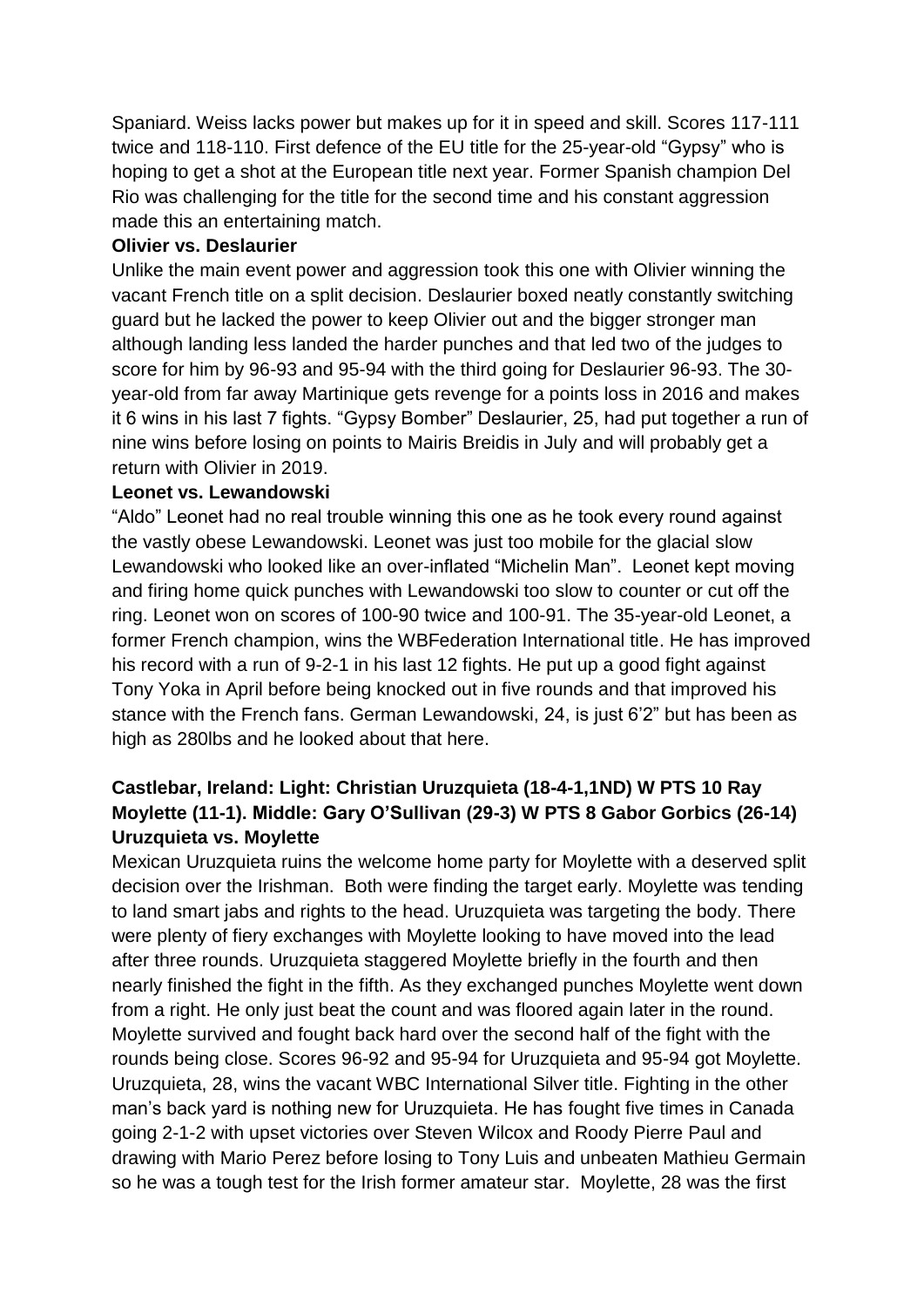Irish boxer to win a gold medal at the World Youth Championships and later added both the Irish title and a gold at the European Championships. He competed at 2011 and 2013 World Championships and the 2013 European Championships. Now he will have to regroup and rebuild.

#### **O'Sullivan vs. Gorbics**

In his first fight since being crushed inside a round by David Lemieux O'Sullivan gets eight rounds of useful work against Hungarian Gorbics. O'Sullivan was his usual aggressive self and Gorbics spent most of the fight going backwards. He came out of his shell on a couple of occasions to stand and trade but O'Sullivan had much the harder punch and Gorbics would quickly go back on the defensive. O'Sullivan rocked Gorbics in the sixth and seemed to ease up over the last allowing Gorbics to last the distance. Referee's score 80-72 for O'Sullivan. The 34-year-old from Cork has good wins over Nick Quigley and Antoine Douglas but lost a big fight when being stopped by Chris Eubank Jr in 2015. He is an entertaining fighter and there are plenty of good fights to be made for him. Gorbics usually goes the distance but was halted in five rounds by Anthony Fowler in October

**Mexicali, Mexico: Super Light: Sergio Ortega (20-2) W TKO 2 Lizandro De los Santos (24-17-1).** Local fighter Ortega gets quick victory. After dominating the first round just one minute into the second a hail of punches from Ortega sent De los Santos down. He made to his feet but was taking more incoming shots and the referee stopped the fight. Now 14 wins by KO/TKO for Ortega. He was inactive in 2016 and 2017 and this is his fourth win since returning to the ring. De los Santos slips to 2-7-1 in his most recent ten fights.

#### **Mexico City, Mexico: Light: Antonio Moran (24-3) W TKO 2 Victor Zuniga (18-3).**

Moran halts substitute Zuniga in two rounds. In the first Moran was already digging in some hurtful body punches. In the second two left hooks to the body dropped Zuniga. He made it to his feet at seven and when the action resumed tried to take the fight to Moran. Very quickly hooks and uppercuts had Zuniga backing up and a series of punches to head and body had Zuniga tumbling to the ropes and the referee stopped the fight. The 6'0" tall 25-year-old Moran has wins over some useful and experienced fighters and lost a very close decision to Jose Pedraza in June with all three judges giving the decision to Pedraza by 96-94. He now has 17 wins by KO/TKO. Zuniga, 19, probably should not have taken such a tough fight at short notice and suffers his second inside the distance loss in a row having been stopped in one round by unbeaten Tajik fighter Muhammadkhuja Yaqubov in August.

### **Trujillo Alto, Puerto Rico: Super Fly: Jeyvier Cintron (9-0) W DISQ 7 Marvin Solano (21-3). Heavy: Victor Bisbal (23-3) W KO 1 Edson Roberto Dos Santos Borges (30-4-2).**

#### **Cintron vs. Solano**

Solano proved an awkward opponent with his lunging attacks and Cintron was hustled out of his stride in the first but was landing some good counters. Cintron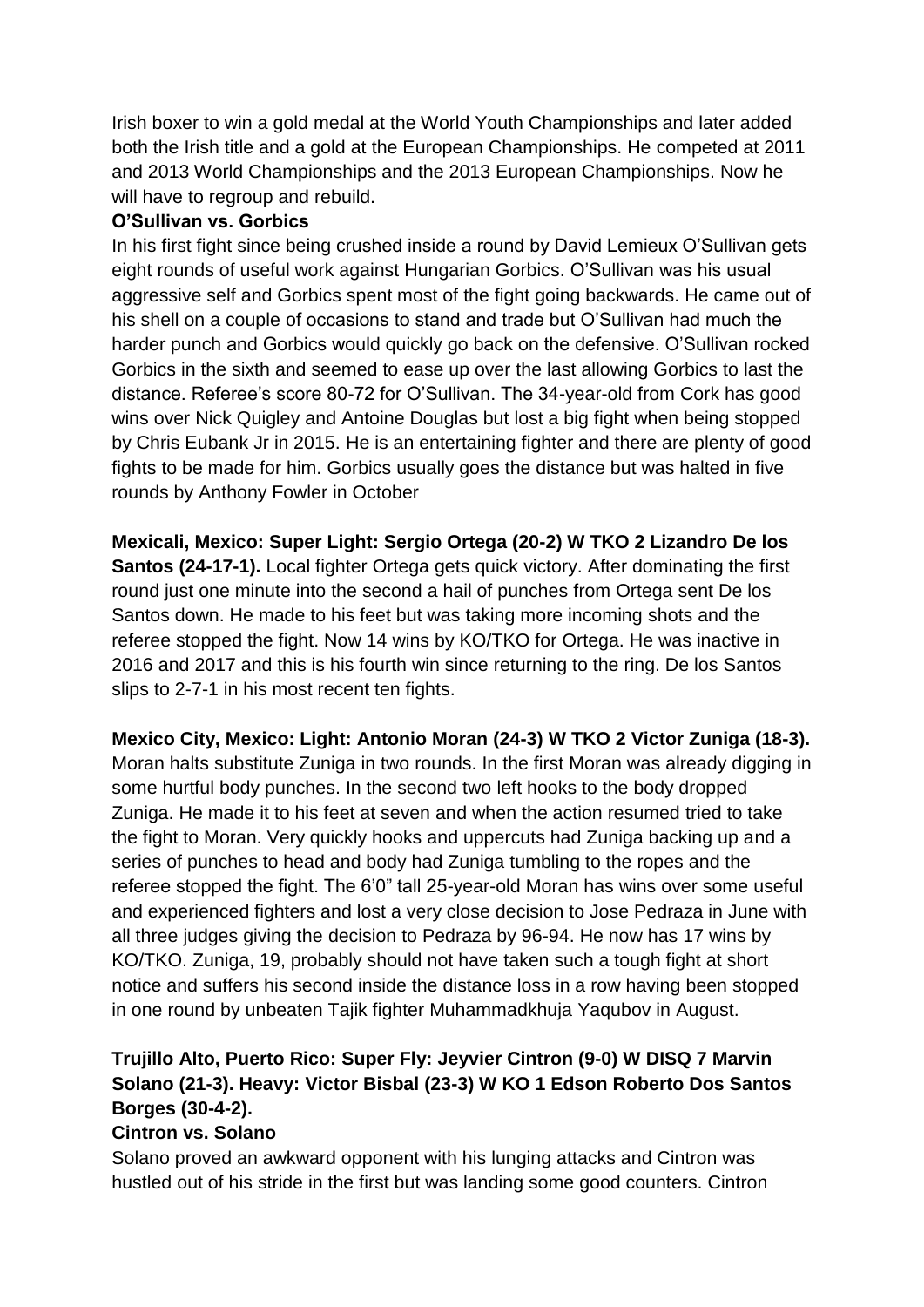slowly settled and was outboxing the crude Solano but still having problems with the Nicaraguan's crazy swinging. Cintron was landing right jabs, straight lefts and lead lefts with Solano dangerous but erratic. They almost came to blows after the bell to end the fourth when Cintron lightly tapped Solano on the head and an angry Solano launched himself at Cintron with the referee having to restrain him. Things began to get a bit wild in the fourth with Solano hefting Cintron onto his shoulders and slamming Cintron into the ropes and almost out of the ring. After that Cintron avoided Solano's rushes and scored with right jabs and straight lefts. In the fifth Solano missed with a couple of punches and fell back to the floor. He was given a count but it had not been a punch. Cintron fired some flashing combinations and Solano was warned for both pushing Cintron to the floor and a low punch. Cintron continued to pick-off Solano with counter lefts in the eighth. Solano was warned for a couple of low punches and then came madness. Solano landed another low punch and as Cintron doubled up and turned away Solano reached around and landed another punch. Cintron immediately turned and threw himself at Solano and they wrestled and both fell to the floor. At that point the referee stepped in and disqualified Solano. Cintron gets the win but not a satisfactory one. Solano was a strong very awkward opponent but Cintron got the job done. The 23-year-old Cintron is the only Puerto Rican boxer to appear at two Olympic Games. His father was a pro and he is trained by former champion Ivan Calderon. Solano was 8-1 going into this one with the loss being to Russian Olympian Mikhail Aloyan.

#### **Bisbal vs. Borges**

This really was a farcical rubbish of a mismatch. Bisbal was 8" taller and 41lbs heavier than Borges. He drove Borges around the ring with heavy rights and then landed a four-punch combination that saw Borges slump to the canvas and the referee waived the fight over half way through the count. The 38-year-old Bisbal, a 2004 Olympian, has had long spells of inactivity and this was his first fight in almost two years. Borges, 45, was having only his fourth fight in three years-disgraceful

# **East London, South Africa: Bantam: Yanga Sigqibo (12-1-1) W PTS 12 Keyvin Lara (26-3-1).Super Fly: Athenkosi Dumezweni (11-2) W TKO 4 Ulises Lara (21- 17-2). Super Light: Marios Matamba (9-0) W KO 4 Siseko Makeleni (7-2). Light Fly: Nkosinathi Joyi (27-5) W KO 7 Mpho Seforo (7-1-1).Light Fly: Nhlanhia Tyirha (4-0) W KO 3 Bongani Sillila (16-6-3).**

#### **Sigqibo vs. Lara**

South African champion Sigqibo adds the vacant WBO Inter-Continental title to his collection with a points win over Nicaraguan Lara. In a messy, nasty fight Sigqibo's better skills saw him outpoint the smaller Lara. With his longer reach Sigqibo tried to keep the fight an open one but Lara hustled and bustled and kept busy. There was too much holding for the fight to be entertaining. Lara committed a number of transgressions before finally being deducted a point in the last round for one of his many head butts. Sigqibo did the cleaner work and was the clear winner. Scores 117-112 twice and 116-112. Now nine wins in a row for Sigqibo. Lara, 24, was knocked out in eleven rounds by Kazuto Ioka for the secondary WBA title in 2016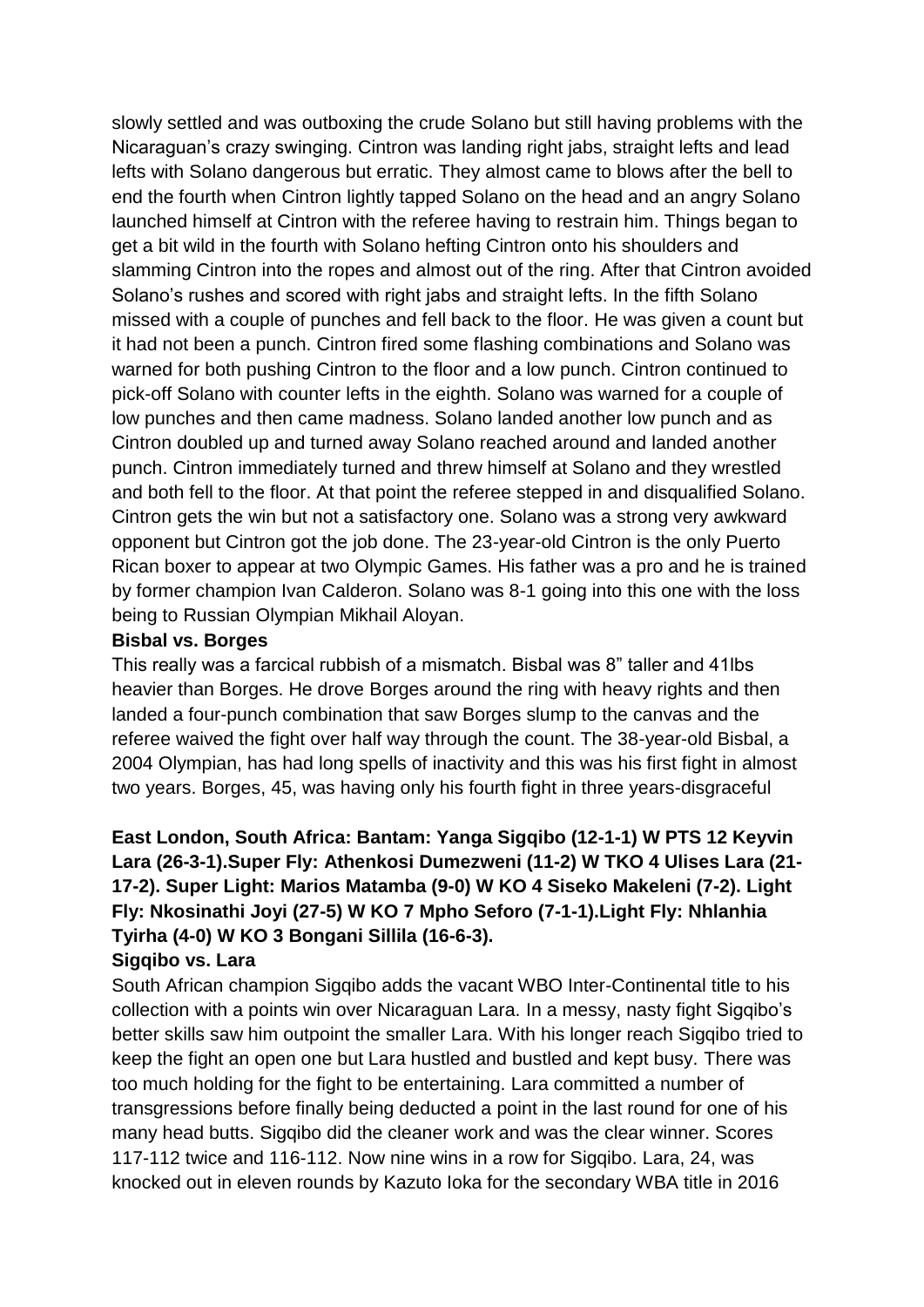and had since scored eight wins against weak opposition. Lara's team were not happy with the scoring and felt Sigqibo should have been deducted a point for holding,

#### **Dumezweni vs. Lara**

Good win for Dumezweni as he halts Mexican Lara in four rounds. Dumezweni showed good skills and plenty of movement to take the edge off the charging attacks of Lara. The visitor was caught with a right uppercut in the third and forced to take a standing count and only just made it to the bell. Dumezweni continued his attacks in the fourth and put Lara down with a straight left. Lara made it to his feet but after the count another heavy left had Lara defenceless on the ropes and the referee stopped the fight. Dumezweni collects the vacant IBO International title and has won eight of his last nine fights. In two previous fight in South Africa this year Lara had beaten good level local opposition and collected the WBA Inter-Continental super flyweight and WBC International flyweight titles

#### **Matamba vs. Makeleni**

Congolese fighter "Machine" Matamba wins the vacant WBO African title with fourth round kayo of local fighter Makeleni. Matamba, who is based in South Africa, gets his seventh win by KO/TKO. Makeleni had won his last four fights.

#### **Joyi vs. Seforo**

In his first fight for two years former IBF minimumweight champion Joyi breathes some life back into his fading career with a seventh round kayo of previously unbeaten Seforo to win the vacant WBO African title. After six fairly even rounds a heavy southpaw left from Joyi put Seforo down on his back and he was counted out. After being 22-0,1ND in his first 23 fights the 35-year-old Joyi had gone 4-4 before walking away after a loss to Simpiwe Konkco for IBO minimumweight title in 2016.Seforo was having his first fight for almost a year.

#### **Tyirha vs. Sillila**

Teenager Tyirha wins the South African title with a third round kayo of champion Sillila. A big right from Tyirha ended the fight. Tyirha had less than fifteen rounds as a pro behind him so this was something of an upset against champion Sillila who had gone 5-1-1 in his last 7 fights and had over 100 rounds of experience. He suffers only his second loss by KO/TKO.

### **Belfast, NI, Middle: Conrad Cummings (16-2-1) W PTS 10 Ferenc Berki (11-1).**

Cummings regains his WBO European title by outpointing substitute Berki for the vacant title. No real problems here for Cummings. Berki was competitive but never a threat. Cummings was already streets ahead when he floored Berki in the tenth to make the points gap a bit wider. Scores 99-90, 98-91 and 95-94. It needs to be noted that the 95-94 was from the Hungarian judge who without the knockdown would have scored his fellow-countryman the winner! Cummings, 27, lost the title on a unanimous decision against to Luke Keeler in April. Hungarian super welterweight champion Berki was a very late replacement after Brian Rose had to pull out through injury. This is only his second fight outside Hungary.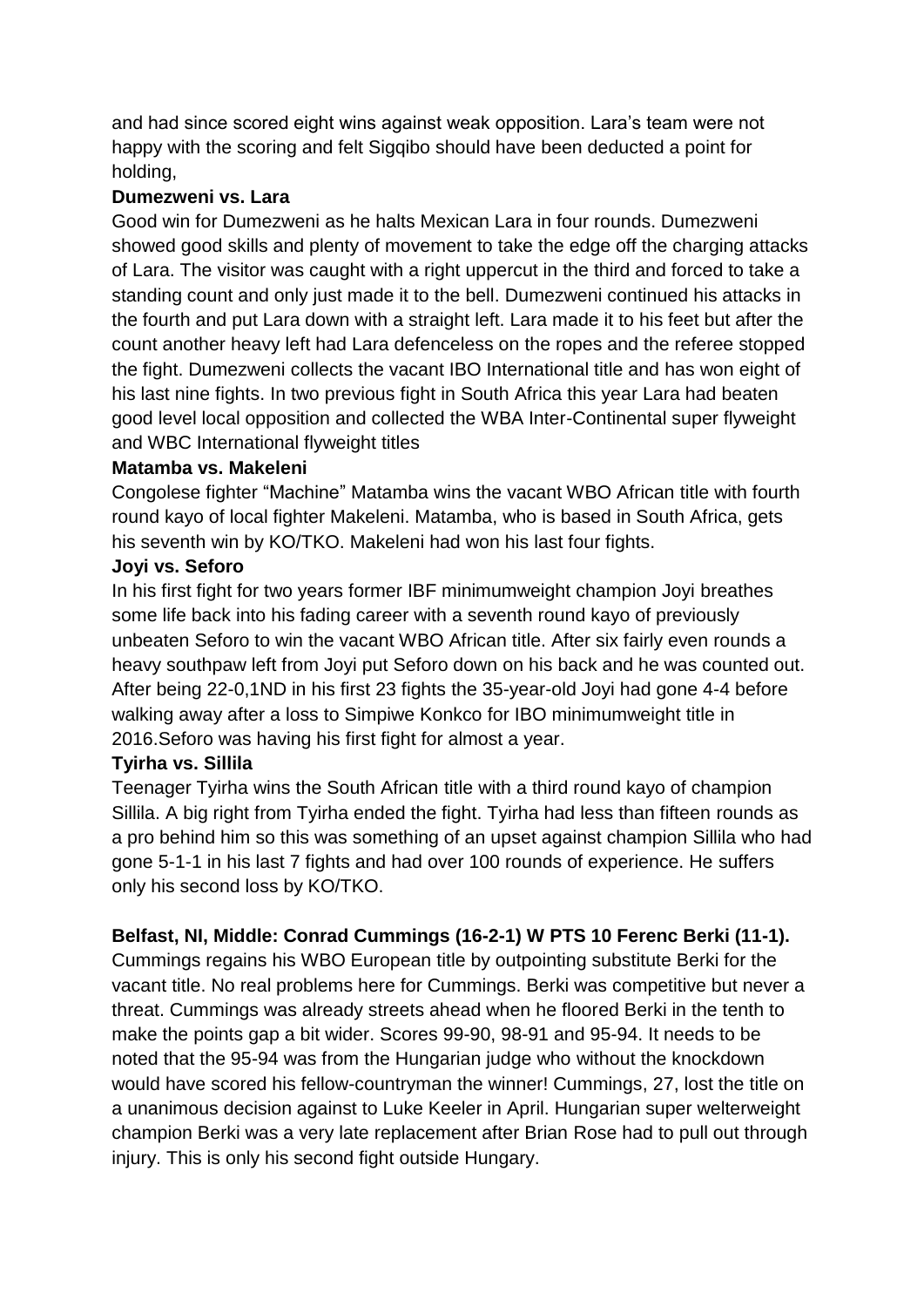#### **Tampa, FL, USA: Bantam: Melvin Lopez (18-0) W PTS 10 Aldimar Silva (21-15).**

Lopez marches on with win over Brazilian Silva. Lopez bossed the fight in every round and had Silva down in the second and sixth on his way to a comfortable victory. Scores 100-88 for Lopez on the three cards. The 21-year-old from Nicaragua is No 7 with the WBA but has yet to be in with any kind of testing opponent. Silva, 37 (don't they have any young fighters in Brazil?) is 2-7 in his nine fights.

# **Las Vegas, NV, USA: Light: Ladarius Miller (17-1) W Ricardo Garcia (14-3-1). Super Middle: Ronald Gavril (19-3) W TKO 2 Antowyan Aikens (13-6-1). Miller vs. Garcia**

Miller gets a majority decision over Garcia thanks to a strong finish. The fight turned into a harder test for Miller than expected. It was a fast-paced entertaining fight over the early rounds. Miller was quicker and slicker but Garcia was more aggressive and scored with some good rights against the southpaw Miller. In the later rounds it became a bit untidy with too many clinches. Miller had a good eighth landing some heavy lefts and outlanded Garcia over the ninth and tenth. Scores 98-92 and 96-94 for Miller and 95-95. The 25-year-old from Memphis is part of the Floyd Mayweather Jr group. He now has nine victories in a row including wins over useful opposition in Jamel Herring and Dennis Galarza. Dominican Garcia is now 0-1-4 in his last 5 fights

#### **Gavril vs. Aikens**

Gavril floors Aikens three times for stoppage win. A cautious opening round saw Gavril shadowing Aikens around the ring. Aikens was prodding with his jab and trying an occasional right. Gavril upped his pace at the end of the round but could not land a telling punch. After tracking Aikens for almost two minutes of the second he finally threw a right cross which knocked Aikens sideward and down on one knee. A straight right put Aikens down again and although he beat the count another right dropped him and the referee waived the fight off without a count. First time back in the ring for the Romanian since his consecutive losses to David Benavidez in WBC super middle title fights. He has dropped out of the ratings but will be trying to work his way towards another title shot. Second loss by KO/TKO for Aikens and only three wins in his last nine fights.

#### **Philadelphia, PA, USA: Super Middle: Kalvin Henderson (11-0) W TKO**

**7Brandon Robinson (11-2).** Henderson proves to be a surprise package as he outboxes local fighter Robinson and floors and stops him in seven rounds. Robinson made a fast start looking to sweep aside Henderson with his early aggression. Henderson just worked patiently with his jab. He was throwing fewer punches than Robinson but by the end of the second round his accurate jabs had started a swelling under Robinson's left eye which quickly grew and almost closed the eye. Robinson continued to attack but was staggered badly in the third and was forced to go down on one knee under Henderson's punches in the fifth. Robinson tried to turn the fight his way with a ferocious attack at the start of the seventh but Henderson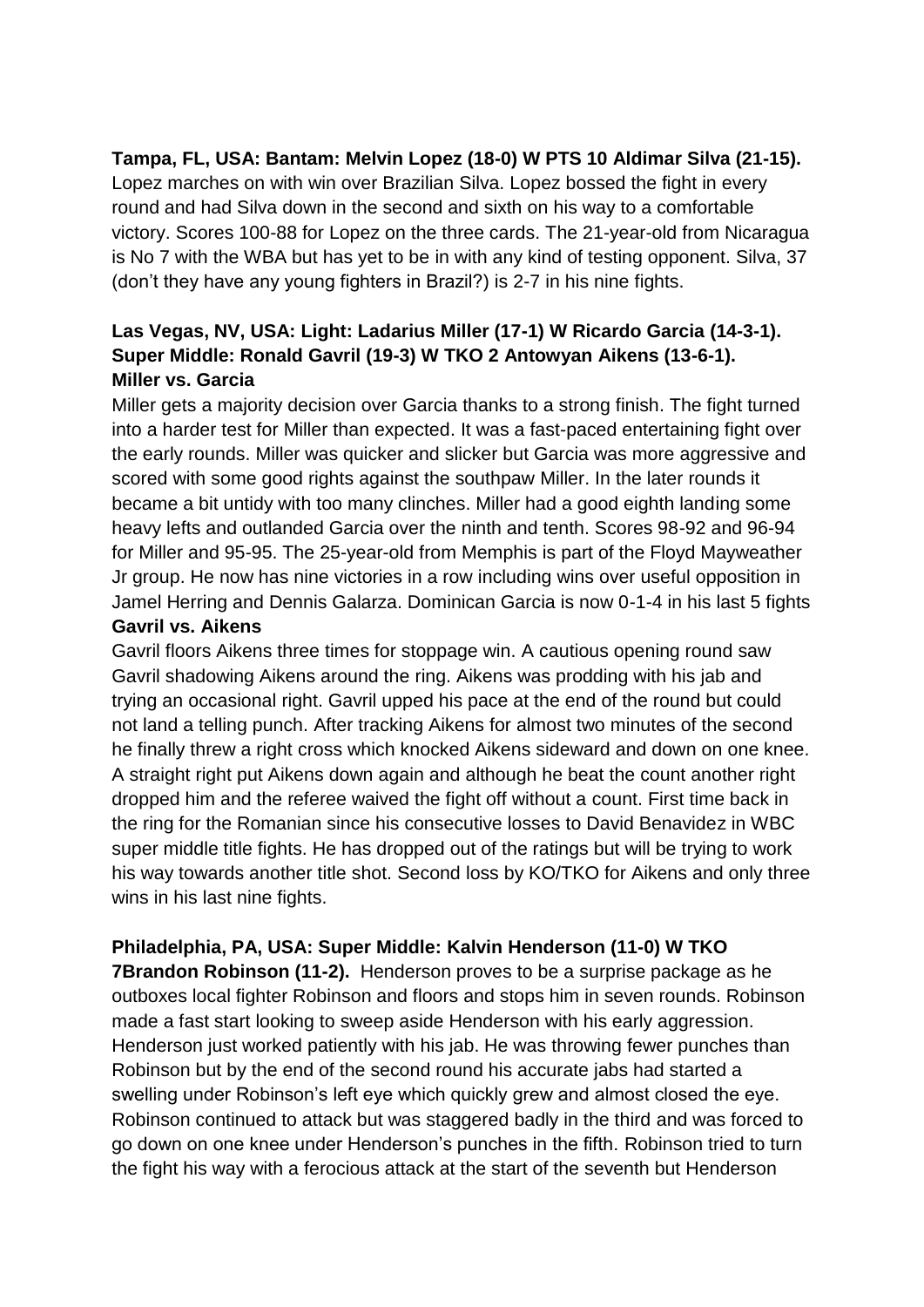saw out the storm and then dropped Robinson twice and the fight was stopped. Texan "Hot Sauce" Henderson gets his seventh win by KO/TKO. Robinson had won his last eleven fights but gets his second loss by KO/TKO and it is back to basics for him.

#### **December 8**

#### **Levallois-Perret, France: Super Welter: Michel Soro (33-2-1) W TKO 2 Greg Vendetti (20-3-1). Super Middle: Petro Ivanov (10-0-2) W TKO 9 Louis Toutin (12-1). Super Welter: Mohammed Rabii (8-0) W PTS 8 Alex Zhuravskiy (13-5). Cruiser: Joel Tambwe Djeko (14-2-1) W PTS 6 Valery Brudov (44-15). Super Middle: Mickael Diallo (18-0-2) W KO 3 Genaro Quiroga (14-145. Soro vs. Vendetti**

Soro much too good for Vendetti and destroys the American inside two rounds with a brutal combination of shots to win the vacant interim WBA title. Soro had a considerable height and reach over Vendetti. Initially Vendetti was ducking under Soro's jab trying to move inside but Soro was continuing to just probe with the jab and step back from Vendetti's rushed attacks. Vendetti had some success as he hustled and bustled in the second. Soro was still just sticking to the jab but when he finally let fly with a right it landed high on Vendetti's head and his legs wobbled and he backed into the ropes. Soro jumped on him and blasted home a tremendous left hook and two straight rights to the head the second of which had Vendetti out on his feet and as he dropped to the canvas Soro landed two more hooks as the referee jumped in and stopped the fight. The 31-year-old Ivory Coast-born Frenchman makes it 22 wins by KO/TKO. He lost on a split decision to Brian Castano for this same title in July last year. Castano has been "promoted" to secondary champion and Soro is looking for another fight with the Argentinian. Vendetti was out of his class. He was rated No 9 by the WBA after a creditable win over Yoshihiro Kamegai but was in way over his head with Soro.

#### **Toutin vs. Ivanov**

Big surprise and big disappointment for French fans as poster boy Toutin is stopped by Ivanov. Over the early rounds an inside the distance win for Toutin looked a good bet. He was his usual march forward punching self. Ivanov had a longer reach but Toutin's attacks were threatening to overwhelm him. In the second round a left to the body had Ivanov hurt and another saw the Ukrainian backing off and going down on one knee in pain. He made it to his feet and moved and blocked to the bell. Toutin continued to pile on the pressure. He was snapping Ivanov's head back with jabs and landing hooks from both hands. He was setting a fast pace but also walking onto some hard punches from Ivanov and a growing swelling over his right eye was starting to trouble him. Toutin had never gone past four rounds before having beaten eleven rivals inside four rounds and had one points win in a four round fight. By the end of the seventh Toutin was looking more and more tired. That gave Ivanov the impetus to start coming forward and he was starting to dominate the action. In the ninth Toutin was totally exhausted and only staying on his feet by grabbing Ivanov.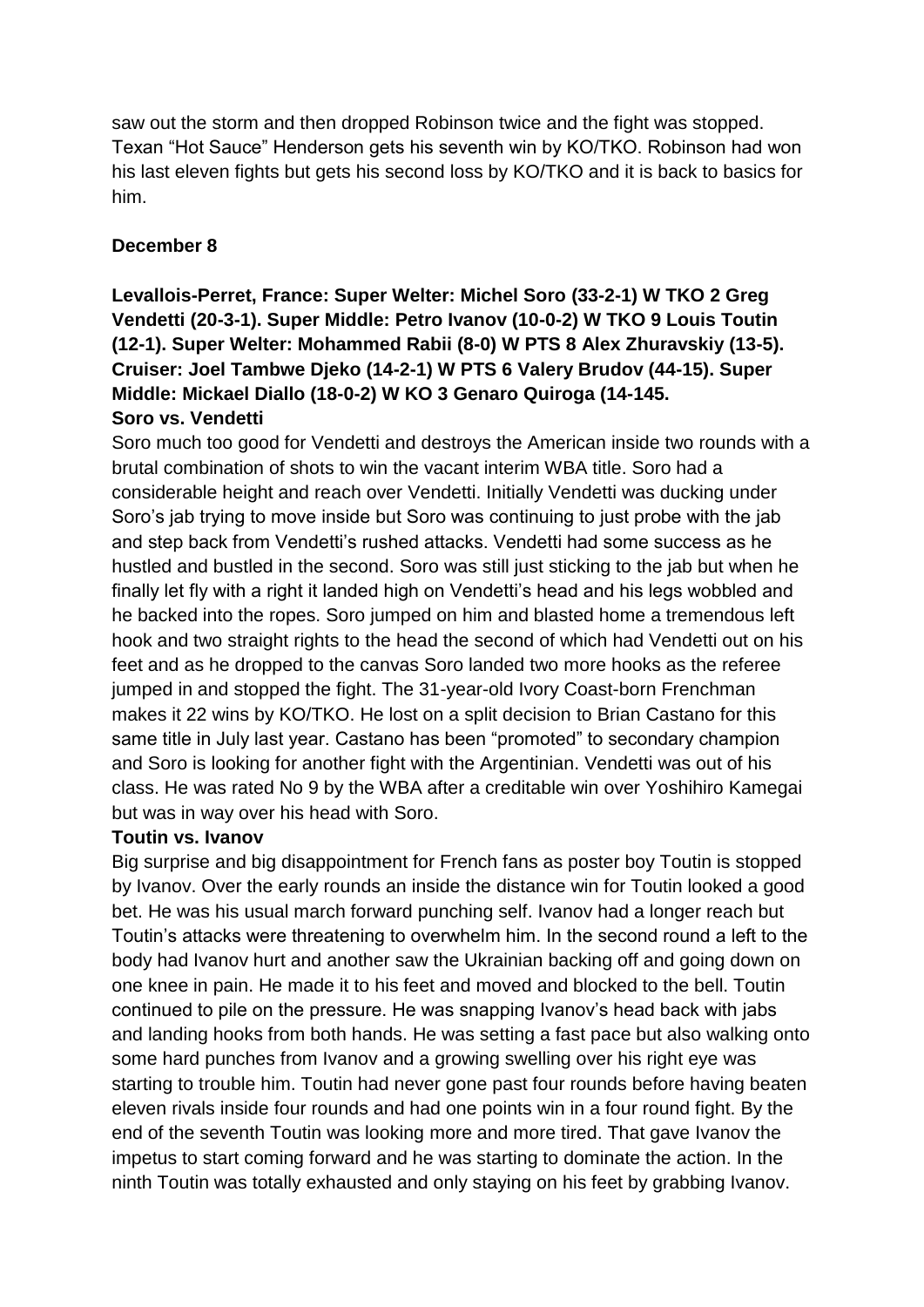He went down once and only just pulled himself up at nine. The fight should have been stopped and finally was when he dropped again. He made it to his feet but he was a shell and did not respond when asked if he wanted to carry on. Ivanov had been eight rounds three times and paced the fight better. He showed guts to fight on after being down in the second but he did not crumble and got his reward in the stoppage of a fighter being touted as a huge prospect. Toutin, 21, a member of the French Traveller's community and a former European Junior Championships gold medallist will have serious thinking to do. He really should not have been sent out for the ninth round and in the totally exhausted state he was in it could have been dangerous. He will obviously fight on but there is a big rebuilding job required

#### **Rabii vs. Zhuravskiy**

Moroccan Rabii continues on his winning way with a points victory over Zhuravskiy. Score 78-74 twice and 79-73. Rabbi is the most successful amateur Morocco has had. He won the gold medal at the World Championships in 2015 beating eventual Rio gold medal winner Daniyar Yeleussinov in the final. He also won a bronze at the Rio Olympics and was a WBS Fighter of the year. Kazak southpaw Zhuravskiy drops to four losses in a row.

#### **Djeko vs. Brudov**

Popular "Big Joe" Djeko continues his run of good form with points win over Russian oldie Brudov. Scores 59-53 for the big Belgian on all cards. He has lost only one of his last thirteen fights and the loss was a split decision in Cardiff against Welshman Craig Kennedy. Brudov, 42, is really just a shell now of the fighter who challenged for the WBA and WBO titles and has won only two of his last twelve fights.

#### **Diallo vs. Quiroga**

Diallo gives another impressive power display as he uses some heavy rights to kayo Quiroga in three rounds. Although French the 27-year-old Diallo is known as "The Catalan Bomber" and this is his fifteenth win in a row and his fifteenth career victory by KO/TKO. Argentinian Quiroga has lost his last four fights, two in Canada and two in France.

### **Sheffield, England: Super Welter: Kell Brook (38-2) W PTS 12 Michael Zerafa (25-3). Super Feather: Jono Carroll (16-0-1) DREW 12 Guillame Frenois (46-1-1). Middle: Anthony Fowler (9-0) W KO 1 Jose Paz (23-8-1). Feather: Kid Galahad (26-0) W PTS 8 Brayan Mairena (10-5-**1). **Super Bantam: Qais Ashfaq (4-0) W TKO 5 Jay Carney (5-4-2).**

#### **Brook vs. Zerafa**

Brook outpoints Zerafa in a WBA final eliminator. Brook was quickly into his stride. In the first he out jabbed Zerafa and then began to connect with some swift uppercuts bringing blood from Zerafa's nose and also banged home straight rights. In the second Brook continued to score with his jab and move inside Zerafa's jab to land rights. He rocked Zerafa with a straight right left uppercut. Zerafa was throwing jabs but was usually coming up short. Zerafa was being forced to box on the retreat but he began to land some rights and a left hooks in a more competitive third. Brook continued to keep Zerafa on the retreat in the fourth and fifth and was still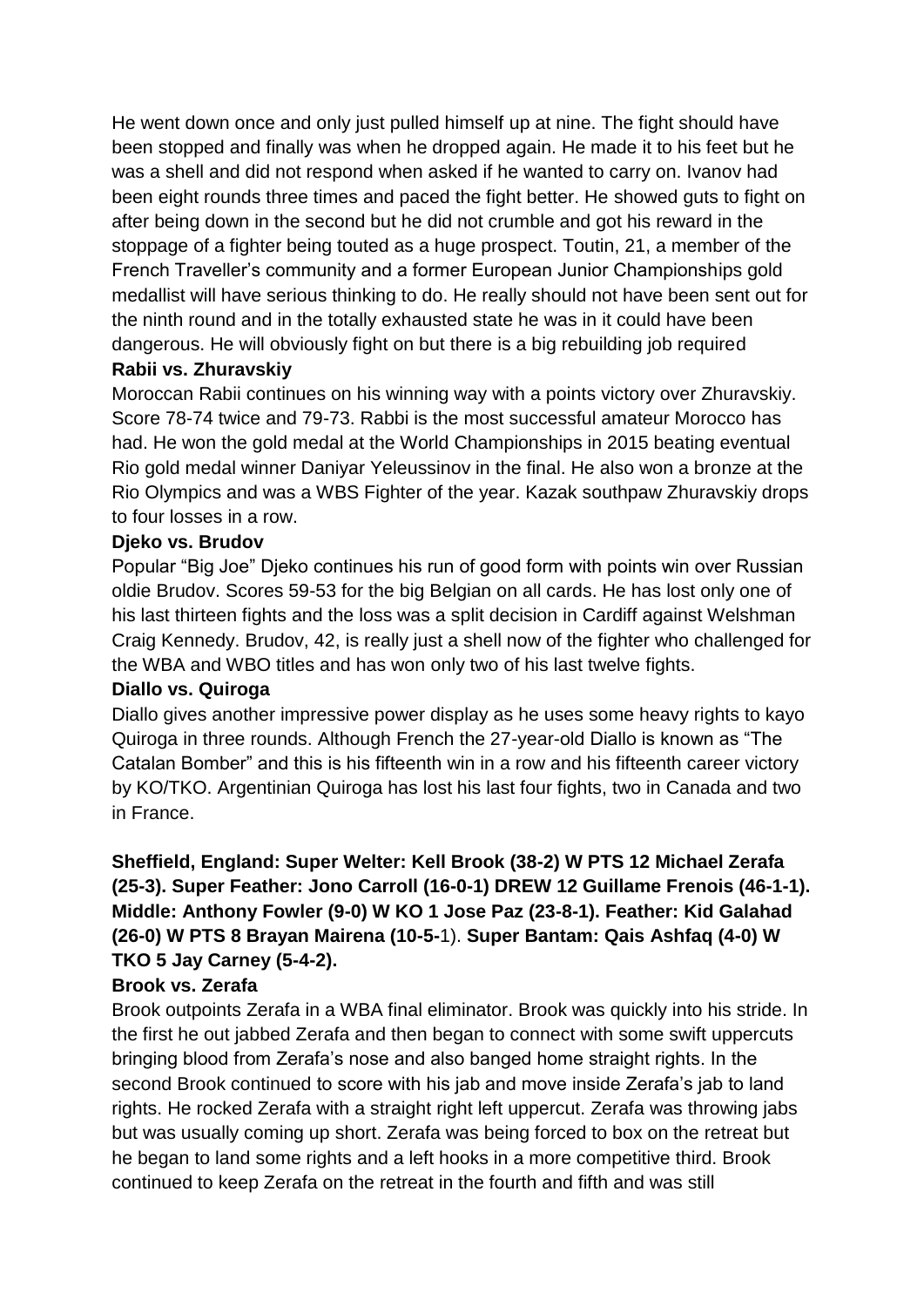penetrating the Australian's guard regularly with his jab and getting through with right crosses but Zerafa was starting to find the target with his jab and in the fifth landed two hard rights his best punches so far. Brook was back in control in the sixth and seventh again dominating with his jab and landing heavy rights. Zerafa fought back hard in the eighth. He was standing his ground more and connecting with some powerful rights and he had Brook under fire in the ninth driving him to the ropes with a powerful right cross and then working Brook over. Brook picked up the pace again in the tenth but was no longer as dominant. A confident Zerafa was willing to trade. Brook was just that bit quicker and was again finding the range with his jab and that just gave him the edge over the closing rounds but Zerafa fought all the way coming forward with right crosses and looking to turn the fight his way. Scores 120-108, 119- 109 and 117-111 although Zerafa made it look a lot closer than that. The win makes Brook the mandatory challenger to Jarrett Hurd (in the WBA's eyes-Julian Williams is Hurd's No 1 challenger with the IBF). Despite that a fight with Amir Khan would be Brooks preferred fight but with talk of a shot at Terrence Crawford for Khan the way forward is far from clear. Three fights outside of Australia and three losses for Zerafa although they have all been tough assignments and he had won his last eight fights. **Carroll vs. Frenois**

As we learned from the Deontay Wilder vs. Tyson Fury fight draws solve nothing. This was intended to identify a mandatory challenger for IBF champion Tevin Farmer but since it ended in a draw it leaves Carroll, Frenois and Farmer not knowing what happens next. Although both fighters are southpaws there were a couple of very contrasting styles on show here with Carroll a strong, aggressive fighter and Frenois a classic boxer. Carroll attacked the body hard in the first. In the second he was cut over the left eye but banged back strongly to rock Frenois. In the third it was the Frenchman's turn to shed blood as he was cut over the right eye. As with the cuts so with the action. Both fighters had good spells and the fight swung one way and then another. When Carroll could hunt Frenois down he was scoring with hard body shots but when Frenois was able to use his jab and could counter Carroll on the way in things went his way. The rounds were close but Frenois seemed to outscore Carroll over the closing rounds with his superior skills and faster hands but he just did not convince the judges so it ended even. Scores 115-113 for Carroll, 115-113 for Frenois and 114-114. Carroll had scored a good domestic win over Declan Geraghty although that hardly seemed to justify a No 4 rating with the IBF (the No1 and 2 slots were vacant as none of the rated fighters had a win over another rated fighter so could not go to either of those two slots) and Frenois was No 3 so the highest rafted fighter. He had won his last 15 fights but there were no rated fighters in his list of victims. Now it is a case of wait and see for them both.

#### **Fowler vs. Paz**

Fowler blows away Argentinian Paz with a body punch in just 93 seconds. Fowler quickly found his range with his jab and connected with a couple of quick hooks as Paz tried to move inside. Paz looked painfully slow and predictable with very little mobility. Paz tried a couple of lunging attacks but Fowler countered with a left hook to the body and Paz dropped to one knee spitting out his mouthguard and taking the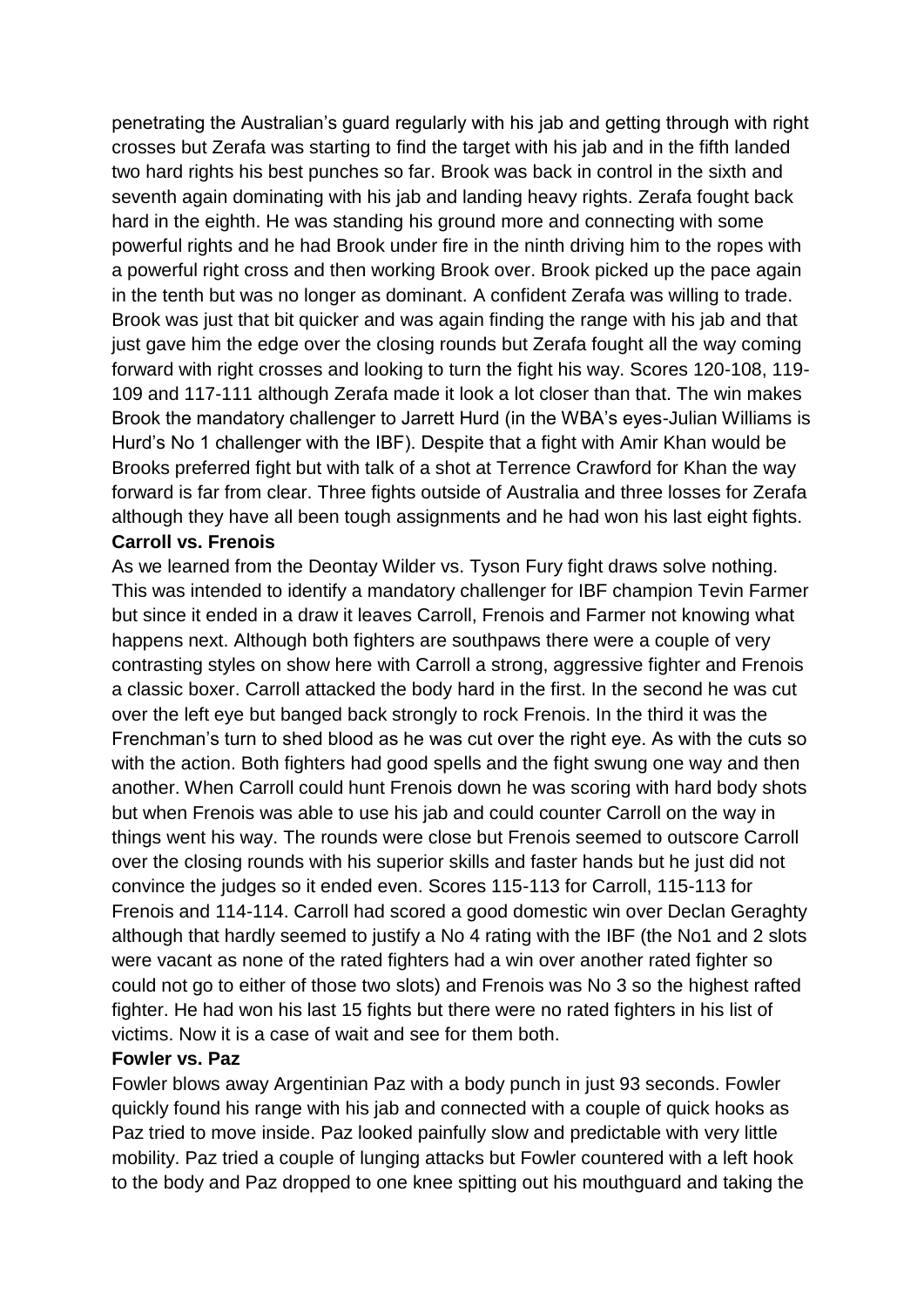full count. The former English and British amateur champion won a gold medal at the Commonwealth Games and a bronze at the World championships and after five wins in a row by KO/TKO is ready for tougher opposition. In fairness to Paz and to put this win in perspective for Fowler Paz was coming off wins over Omar Chavez and Jorge Paez Jr in Mexico.

#### **Galahad vs. Mairena**

Really just some paid sparring practice for Galahad who won every minute of every round as he outclassed a game Mairena. Galahad was constantly switching guards and was penetrating Mairena's guard with stinging jabs and unloading with rapid combinations. Mairena made an effort to be competitive but he was too slow. Galahad did not really start to get serious until the sixth round when he drove Mairena back with a series of lefts with the Nicaraguan looking likely to fall but he stayed on his feet. Galahad was switching guards again in the seventh and driving Mairena back with a sequence of head punches. Galahad was not loading up on the punches which helped a beleaguered Mairena last out the round. Mairena soaked up punishment throughout the eighth but just threw enough punches to keep the referee from stopping the fight. Score 80-72 for Galahad on the referee's card. The 28-yearold Sheffield fighter is No 1 with the IBF which puts him in place for a shot at the winner of the Josh Warrington vs. Carl Frampton fight (that can't be a unification fight as Frampton is only the interim WBO champion) so another big fight night to look forward to in 2019. As usual with the Nicaragua travelling punch bags for Mairena it is four fights in three months and four losses.

#### **Ashfaq vs. Carney**

Ashfaq too classy for Carney. Carney tried to come forward in the first but southpaw Ashfaq landed some hard straight lefts and later in the round a right uppercut started blood flowing from Carney's nose. Carney continued to try to come forward in the second and third but had to soak up some hurtful jabs and powerful body punches. In the fourth Ashfaq was putting together some flashing combinations but to his credit Carney kept coming back for more. In the fifth some more rapid combinations shook Carney and were enough to have the referee stop the one-sided fight. The 25 year-old from Leeds is another from the conveyor belt of star amateurs moving into the pros. Ashfaq was a Commonwealth Youth gold medallist and won a silver medal at the Commonwealth Games losing to Michael Conlan in the final. He also lost to Conlan in the European Championships final, won a bronze medal at the European Games and competed at the 2016 Olympics. One for the future.

### **Kempton Park, South Africa: Cruiser: Thabiso Mchunu (20-5) W PTS 12 Thomas Oosthuizen (28-2-2). Welter: Thulani Mbenge (15-0) W RTD 9 Miguel Vazquez (40-7). Middle: Walter Dlamini (16-6-4) W TKO 1 Wade Groth (7-1). Mchunu vs. Oosthuizen**

Mchunu gets revenge for a controversial loss to Oosthuizen in September and leaves no room for dispute with a wide unanimous decision. From the first round it was obvious that Mchunu was a man on a mission. He pressured Oosthuizen from first to last. He was able to walk through Oosthuizen's southpaw jabs and score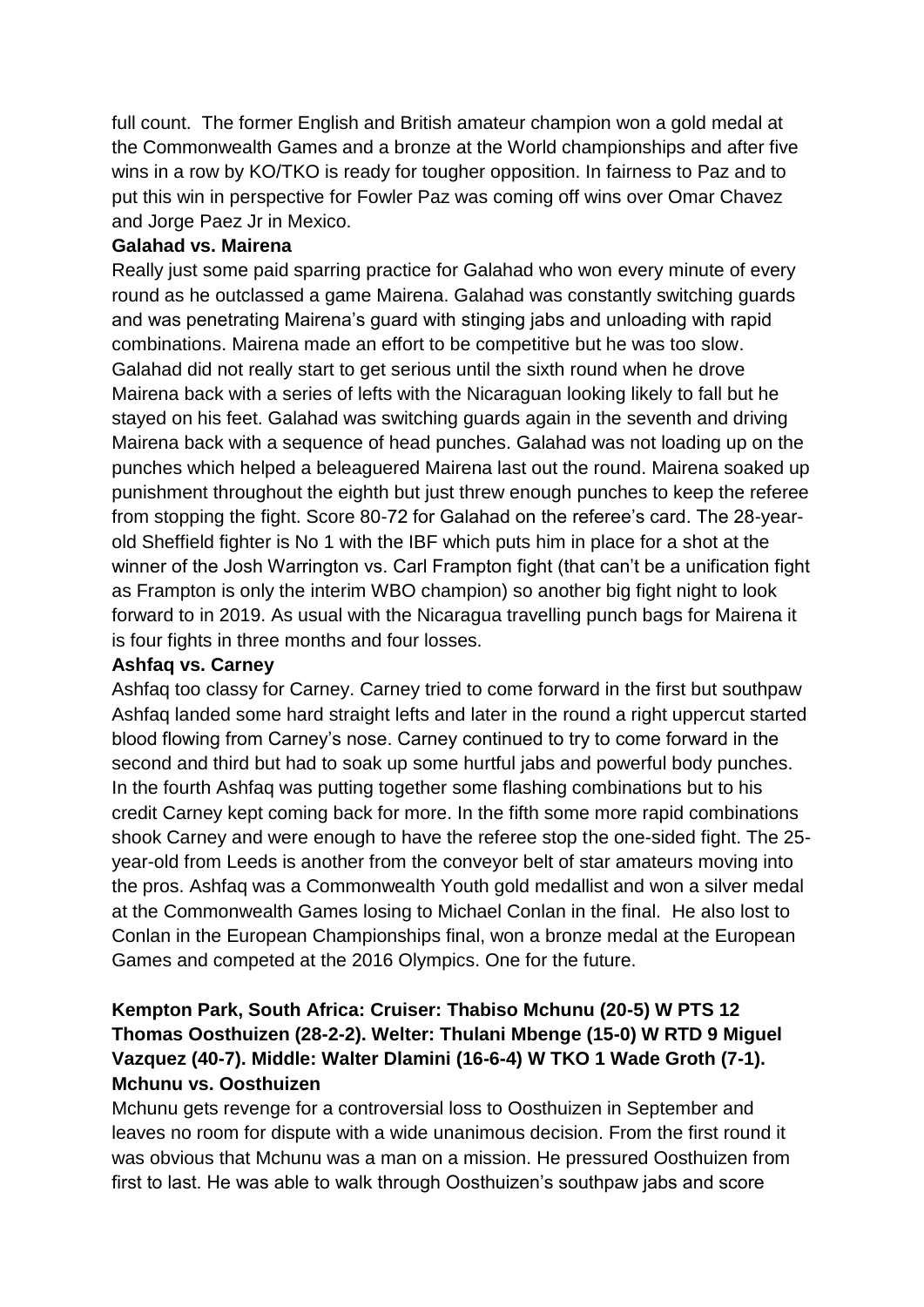inside with ripping body punchers. Oosthuizen showed little movement providing Mchunu with a static target for much of the fight. In fact instead of trying to use his height and reach Oosthuizen too often stood and traded with the much stronger Mchunu. By the end of the fourth round Mchunu had already but a good lead and he kicked on from there. He outworked his fellow southpaw and as Mchunu's output increased so Oosthuizen's dropped. It was a one-sided fight and the only thing to Oosthuizen's credit is that he soaked up the punishment and lasted the distance. Scores 119-109,119-111 and 118-111 all for Mchunu. He wins the vacant ABU title and puts himself in line for some high level international fights. Oosthuizen a former IBO super middle and light heavyweight champion has wasted chance after chance to get back into the international mix and may have just blown his last

#### **Mbenge vs. Vazquez**

Mbenge retains the IBF title with a stoppage of Vazquez who is on the downward slope. Mbenge was the bigger, stronger man but Vazquez is a wily character and an expert at messing up opponents and breaking up the rhythm of their attacks. There is a large gap in their respective experience but really that was all Vazquez had going for him. Mbenge was tending to try to put Vazquez away with one big punch and rushing rather than working his openings. He used his strength to keep Vazquez pinned to the ropes and slowly broke down the Mexican's resistance. A body punch dropped Vazquez in the ninth and his corner sensibly pulled him out of the fight at the end of the round. Not an impressive showing

by Mbenge but he and Scot Josh Taylor are the only fighters to have beaten the former IBF lightweight champion inside the distance and Mbenge will hopefully take away some lessons from facing such an experienced campaigner and have many more better nights. Vazquez's future is to be a test bed for young climbers.

#### **Dlamini vs. Groth**

Age is just a number. Dlamini proved this with a first round blitz of champion Groth to win the South African title at the age of 38. It took Dlamini just 42 seconds to blast his way to victory in his second shot at the title. Dlamini also wins the vacant WBA Pan African title. This did not look too hard a defence for Groth as after winning his first twelve fights Dlamini had gone 3-6-4 including two inside the distance losses this year. However Groth's experience had been very limited with only 30 rounds behind him and with his seven victims having only 14 wins between them.

#### **Zagreb, Croatia: Heavy: Filip Hrgovic (7-0) W PTS 8 Kevin Johnson (33-12-1). Super Middle: Leon Bauer (15-0-1) W PTS 8 Jorge Silva (16-7). Hrgovic vs. Johnson**

Hrgovic wins every round against seasoned spoiler Johnson and shows his strengths and his weaknesses. He used a strong jab to quickly put Johnson on the back foot with Johnson as usual just backing to the ropes and letting Hrgovic punch away. Hrgovic showed his inexperience by constantly throwing overhand rights. Johnson just kept leaning to his right and punch after punch went over his head. Hrgovic continued to make the same mistake in the second with Johnson tapping his chin to show Hrgovic where the target was. Hrgovic finally landed one of those rights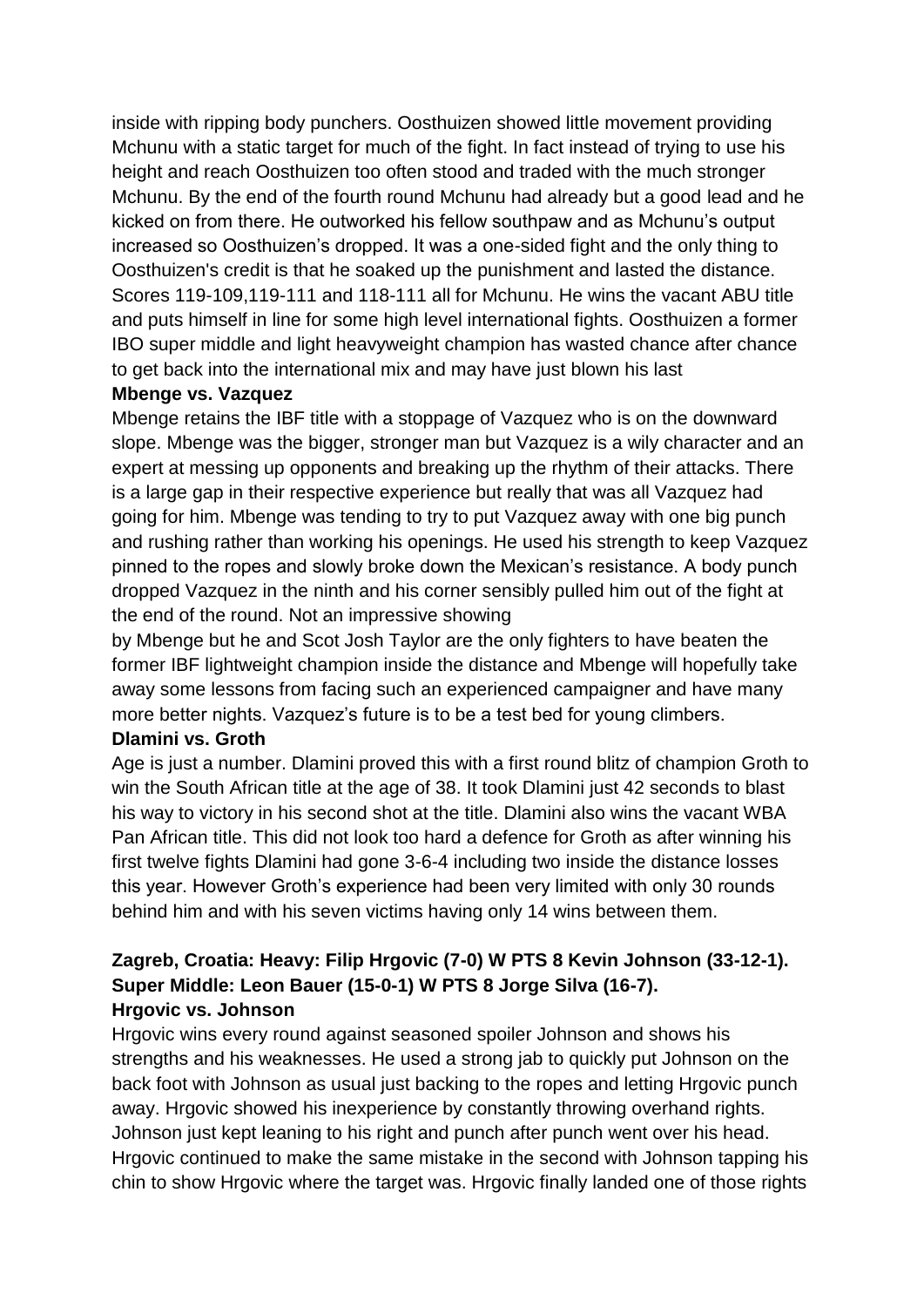and Johnson's knees buckled. He did not go all the way down and his gloves did not touch the canvas but he was given a count with the bell going just as the count was completed. In the succeeding rounds Hrgovic started to throw his right straighter and landed more often but Johnson was never really in trouble and fired enough occasional counter for Hrgovic to be a bit more cautious. The Croat tired a bit later in the fight and looked slow and predictable at times but this is early in his career and he will get better. Scores 80-71 from the judges for the home city fighter. The 26 year-old Rio bronze medallist is credited with being the reason for the cancellation of the proposed David Haye vs. Tyson Fury fight in 2013 when he cut Haye in a sparring session. Now 39 Johnson who came into this one weighing a career high weight of 260lbsis just filling the role of a clever punch bag for young hopes.

#### **Bauer vs. Silva**

Young German prospect Bauer gets a win but only after being on the floor. Bauer was taking the fight to Silva in the first with his hands held low as is his style. That presented the Portuguese fighter with an opening and he landed a hefty right which put Bauer on the floor. Bauer had no trouble beating the count and from there he dominated the action but was a bit more circumspect. He out jabbed and out landed Silva the rest of the way for a comfortable victory. Scores 78-74 twice and 78-73 for Bauer. The 20-year-old was the youngest ever German professional when he started out at the age of 16. He turned in a poor performance in drawing with 3-1 Atin Karabet in October last year and although he stopped Karabet in June it illustrated that it would not be wise to rush his career. Silva, 35, was having only his second fight in two years and suffers his third loss by KO/TKO.

#### **Carson, CA, USA: Juan Francisco Estrada (38-3) W RTD 7 Victor Mendez (28-4-**

**2).** The taller Mendez made a good start scoring with some stiff body punches and hurtful hooks with Estrada not forcing the fight hard. Estrada finally started to roll in the third. He was ducking under Mendez's punches and raking Mendez with strong jabs and straight rights with Mendez looking shaken. Estrada dominated the fourth and fifth stinging Mendez with jabs and putting together some sharp combinations. In the sixth Mendez was on the back foot with Estrada getting through with left hooks to the body and Mendez starting to come apart. In the seventh Estrada was marching forward and landing thudding rights to the head and firing fast bunches of left hooks to the body which took all of the fight out of Mendez who retired at the end of the round. A routine victory for Estrada as he just keeps busy whilst waiting for his next big fight hopefully a return against Srisaket. Mendez has had some good results in the past against quality opposition having only lost on split decision against Luis Nery and Arthur Villanueva and this is his first inside the distance defeat.

#### **Indio, CA, USA: Super Feather: Rene Alvarado (30-8) W PTS 12 Carlos Morales (17-4-3). Light: Hector Tanajara (16-0) W PTS 10 Robert Manzanarez (36-3).**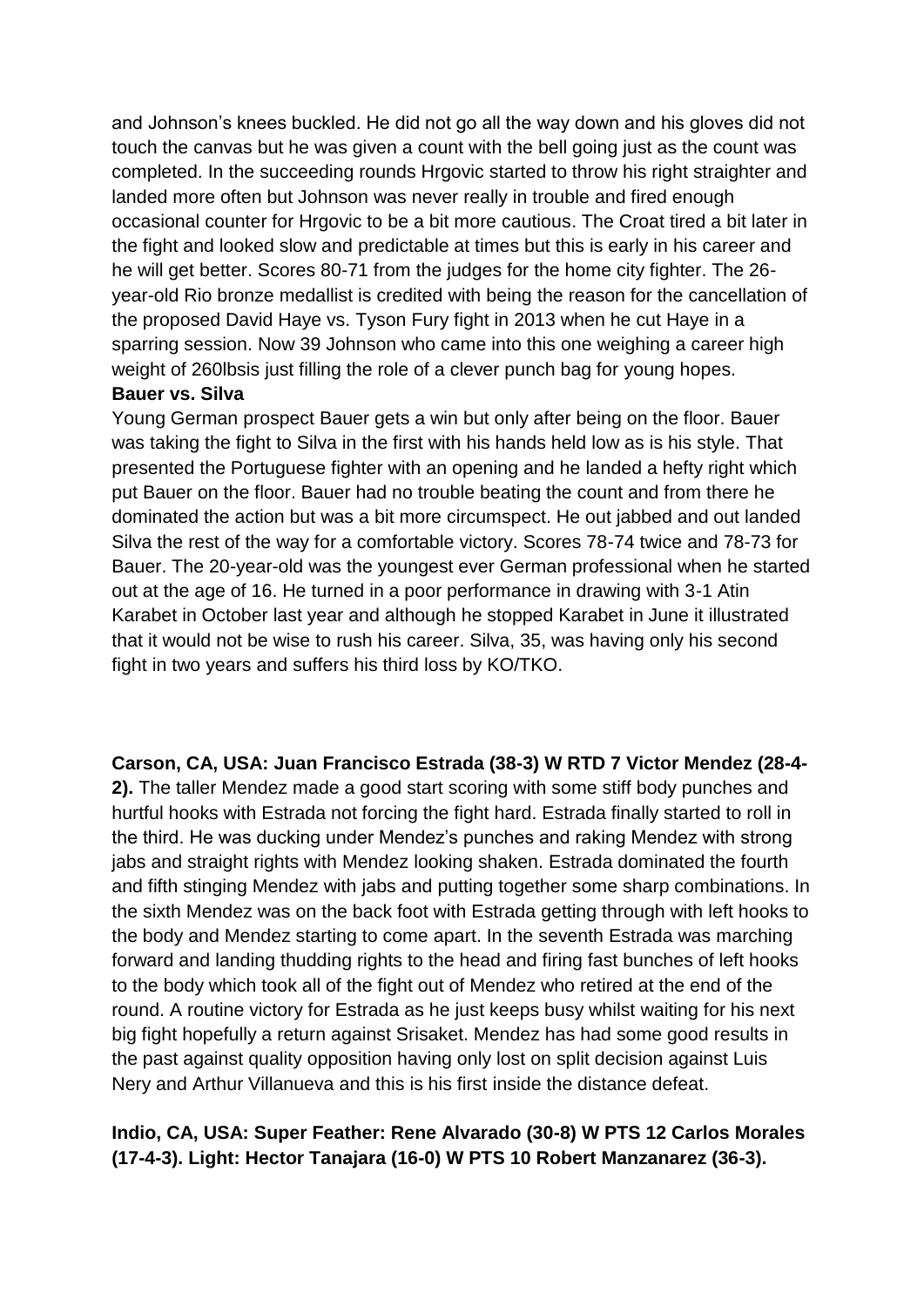### **Super Light: Jonathan Navarro (16-0) W PTS 10 Manuel Mendez (16-4-3). Feather: Joet Gonzalez (21-0) W TKO 2 Javier Gallo (25-17-1,1ND). Alvarado vs. Morales**

Alvarado outworks Morales in WBA eliminator. Less than a minute into the fight Alvarado launched a fierce attack. Their heads banged together and Alvarado was cut high on his forehead with the blood already running down onto his face. Morales rocked Alvarado with a short right but Alvarado was busier and throwing plenty of punches and by the end of a frantic first round Morales was bleeding from the nose. Alvarado set a fast pace. He was constantly launching attacks and although not always landing Morales was finding it hard to get his own punches off under the pressure. When he could make some space Morales was not throwing as much as Alvarado but was more accurate. Blood continued to trickle from the cut on Alvarado's forehead but it was tending to run outside of his left eye so was not a factor. Alvarado just kept on attaching wildly with Morales looking to either counter him on the way in or get up close to smother his punches. Morales was physically the bigger man and he was trying to tire Alvarado with the inside work and keep him on the back foot. After a couple of close rounds which Morales probably edged Alvarado picked up the pace again in the tenth with punches flowing from all sorts of angles and Morales being swamped. They were not power punches but Alvarado just kept pumping them out to the final bell. Scores 117-111, 116-112 and 115-113 all for Alvarado. This win puts the Nicaraguan in line for a shot at the secondary WBA title against Alberto Machado. Wins over unbeaten Roger Gutierrez and Denis Shafikov have seen Alvarado go to No 1 with the WBA and given him a chance to make it a family double. Twin brother Felix, who fights with the same limitless ferocity, is IBF light flyweight champion. Mexican Morales has now lost three of his last four fights having been outpointed by Machado before Machado became champion and dropping a majority verdict to un beaten Ryan Garcia.

#### **Tanajara vs. Manzanarez**

Tanajara scores unanimous decision over Manzanarez. Tanajara was giving away some height and reach but was very quick and accurate with his jab. Despite that Manzanarez caught him with a left uppercut in the second and dropped him but Tanajara managed to stay there to the bell. Over the third and fourth good movement and sharp jabs gave Tanajara the edge and a swelling was building on the right cheek of Manzanarez. Both were rocked by hard punches in the fifth and Tanajara just did enough to take the sixth. There was too much wrestling in the seven with Tanajara doing what good work there was and Manzanarez getting a stern warning for a low punch. Both fighters slipped to the canvas in the eighth avoiding a punch but the referee considered that a punch from Tanajara had in fact landed and Manzanarez was given a count. The last two rounds were close but in the tenth Manzanarez lost a point for a low punch. Scores 95-92 twice and 97-90 for Tanajara. The 21-year-old from San Antonio was in his first ten round fight. He had a good win in June outpointing 19-1-1 Roger Gutierrez. Manzanarez, 23, turned pro at 15 and lost only one of his first thirty-seven fights but was coming off a majority decision loss to Mercito Gesta in June.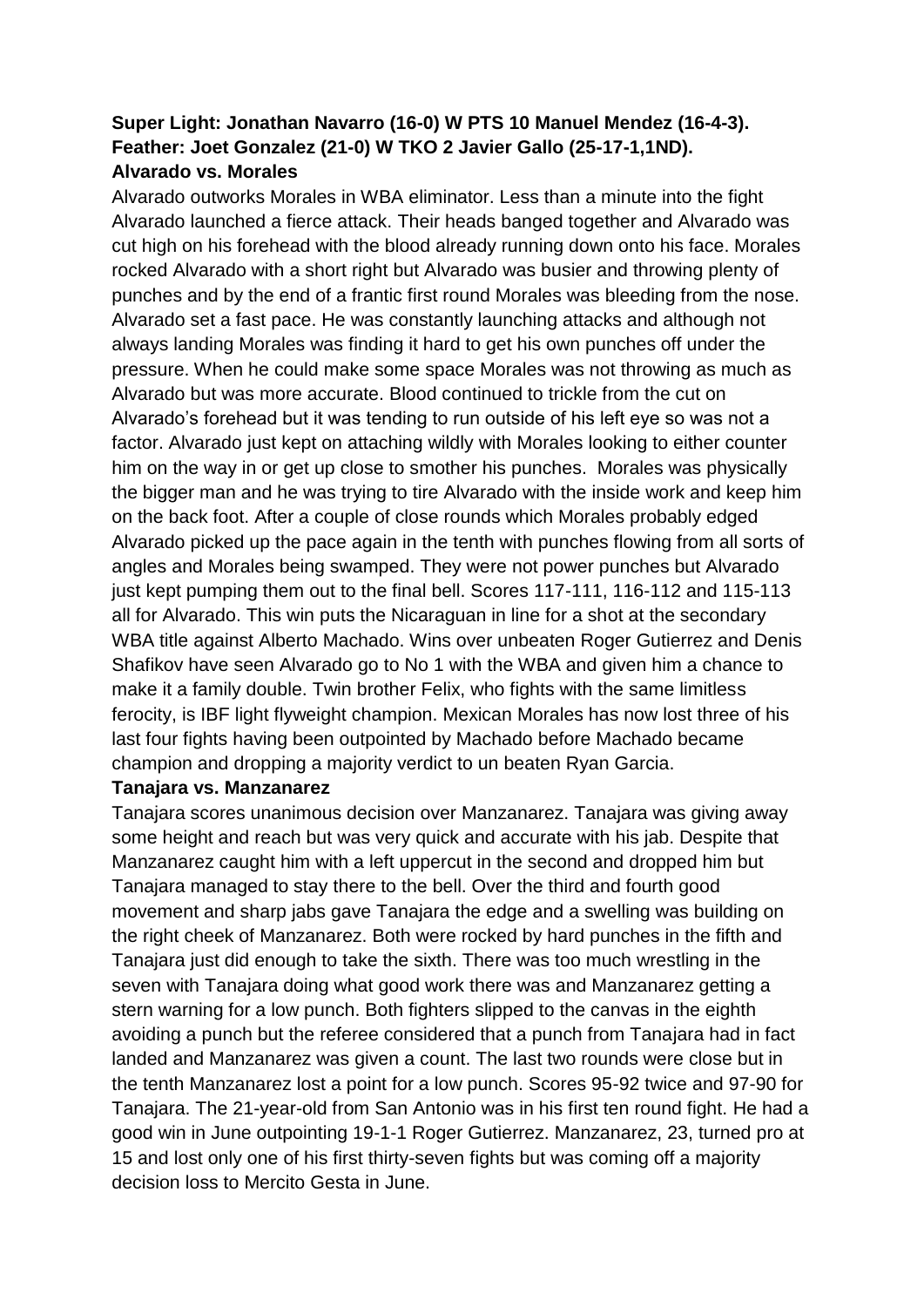#### **Navarro vs. Mendez**

Navarro wins majority decision over Mendez. This was a tough gruelling fight. It was fought at close quarters without much footwork from either fighter but plenty of in close body punching. Mendez had the harder punch but Navarro outworked him throwing and landing more but there was never much between them with Navarro just having the edge. Scores 97-93 twice and 95-95. Navarro, 27 had scored a stoppage win over unbeaten Damon Allen in August whereas Mendez gets his second loss in a row have been outpointed by 19-1 Sonny Frederickson last month. **Gonzalez vs. Gallo**

Gonzalez has it easy in this one and knocks out poor Gallo in the second round. Little Gallo was giving away too much height and reach to ever really be competitive against Gonzalez. His face was soon bright red from the attention of Gonzalez jabs and he was twice rocked by rights and hurt with a couple of body punches. He had no choice but to surge forward throwing punches but Gonzalez had no trouble blocking them. In the second Gallo rushed Gonzalez to the ropes and punched away to the body. Gonzalez blocked the punches and then staggered Gallo with a left hook and hit him with five quick punches that sent poor Gallo down and out. Gonzalez gets his fifth win by KO/TKO in his last six fights. The 25-yerar-old former US national champion who beat Gervonta Davis on the way to the gold medal was coming off a split decision win over 25-1-2 Rafael Rivera. The gutsy little Gallo has suffered seven losses by KO/TKO.

# **Brisbane, Australia: Heavy: Demsey McKean (13-0) W RTD 4 Roger Izonritei (12-8-1). Light Heavy: Josh Frederiksen (8-1-2) W PTS 10 Quintin Carey (4-5). Welter: Tysinn Best (9-0) W PTS 10 Nathan Webber (6-1) Light: Jacob Ng (9-0) W TKO 4 Gaige Ireland (5-2-2).**

#### **McKean vs. Izonritei**

Southpaw McKean retains the Australian title with win over Nigerian-born Izonritei. McKean was too young and hit too hard for the elderly Izonritei. After four one-sided rounds Izonritei's corner retired their man. The 6'6" 28-year-old McKean was making the second defence of the national title and has seven wins by KO/TKO. Izonritei, 43, turned pro way back in 2004. He has had four shots at the Australian title spaced out over a 16 year period. Is that some sort of record?

#### **Frederickson vs. Carey**

Frederickson wins the Australian title with majority decision over champion and local fighter Carey. Scores 97-95, 96-95 for Frederickson and 95-95. It was the first ten round fight for the New South Wales State champion and his third win in a row. Carey, 22, was making the first defence of the title.

#### **Best vs. Webber**

In an all Queensland fight Best wins the vacant Australian title with yet another very close fight as he gets the decision on scores of 97-92 and 97-93 with the other judge seeing it 95-96.Webber is one of Jeff Horn's main sparring partners.

#### **Ng. vs. Ireland**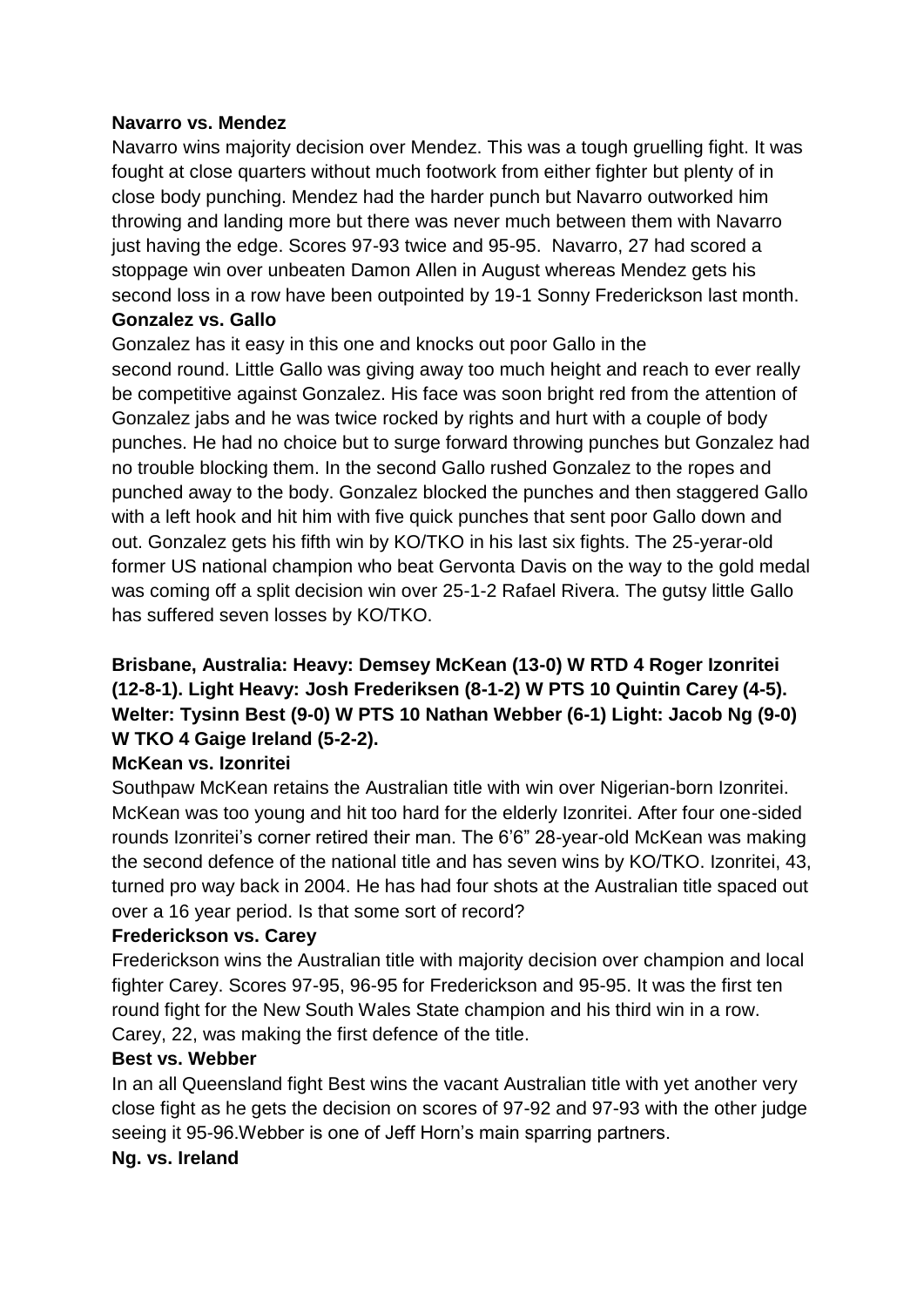Ng too smart and punches too hard for southpaw Ireland and impressively lifts the Australian title on a unique night of four national title fights on one show. After taking the first three rounds some rights to the head followed by a couple of wicked body punches dropped southpaw Ireland to one knee. He made it to his feet but the follow-up attack from Ng had him doubling up and falling back to the ropes and the referee stopped the fight. The tall 24-year-old "Flamingo" Ng put on a victory dance that was more spectacular than the fight as he registers his seventh win by KO/TKO. Ireland was making the first defence of the title.

#### **Brussels, Belgium: Super Light: Samuel Gonzalez (20-5) W DISQ 6 Mohamed**

**El Marcouchi (20-2).** Unfortunate loss for Belgian El Marcouchi sees him suffer his second defeat. With his fight against Venezuelan fairly evenly poised a clash of heads in the sixth badly dazed El Marcouchi and sent him down. He was in some distress and his second entered the ring to help him leading to immediate disqualification. Italian-based Gonzalez wins the vacant IBO Inter-Continental title and El Marcouchi sees an 18 bout winning streak snapped.

### **Haemin, Germany: Super Welter: Predrag Radosevic (33-2) W PTS 10 Ronny Gabel (23-6-1,1ND). Light Heavy: Emil Markic (29-2) W PTS 10 Kavin Gebhard (18-2).**

#### **Radosevic vs. Gabel**

Radosevic just too quick and clever for Gabe. He repeats a previous victory and wins the vacant WBO European title. Gabel kept pushing forward behind a high guard making an easy target for Radosevic who was constantly moving, firing fast, accurate jabs and hooks to the body and Gabel was too slow to counter. When Gabel did get inside Radosevic either tied him up or blocked his punches and then pushed Gabel off and worked from the outside. Gabel never stopped coming forward but that just made it that much easier for Radosevic to score with counters and he was just too slick for Gabel to ever really threaten and he won every round. The Montenegrin's two losses have both been by KO/TKO and against high top class opposition in Felix Sturm and Liam Smith. German Gabel was having only his second fight in two years. He lost an early fight to Billy Joe Saunders in 2001 and was outpointed by Radosevic in 2012.

#### **Markic vs. Gebhard**

Markic also picks up a WBO European title as he outpoints Gebhard. Markic had the edge in hand speed and movement and was throwing more and landing more. Gebhard was the harder puncher but had no real answer to the accurate jabbing from Markic who was doubling and tripling his jab and connecting with straight rights Gebhard slowed as the fight went on and became wilder with his punches. In the last round as Gebhard went to throw a wild right Markic nailed him with a three-punch combination that sent him down heavily. He was very shaken but beat the count and survived some heavy shots to make it to the bell with Markic the obvious winner. Bosnian Markic was stopped in four round by Umar Salamov in May last year and in May this year stopped 23-1 German Denis Liebau to win the WBFederation title.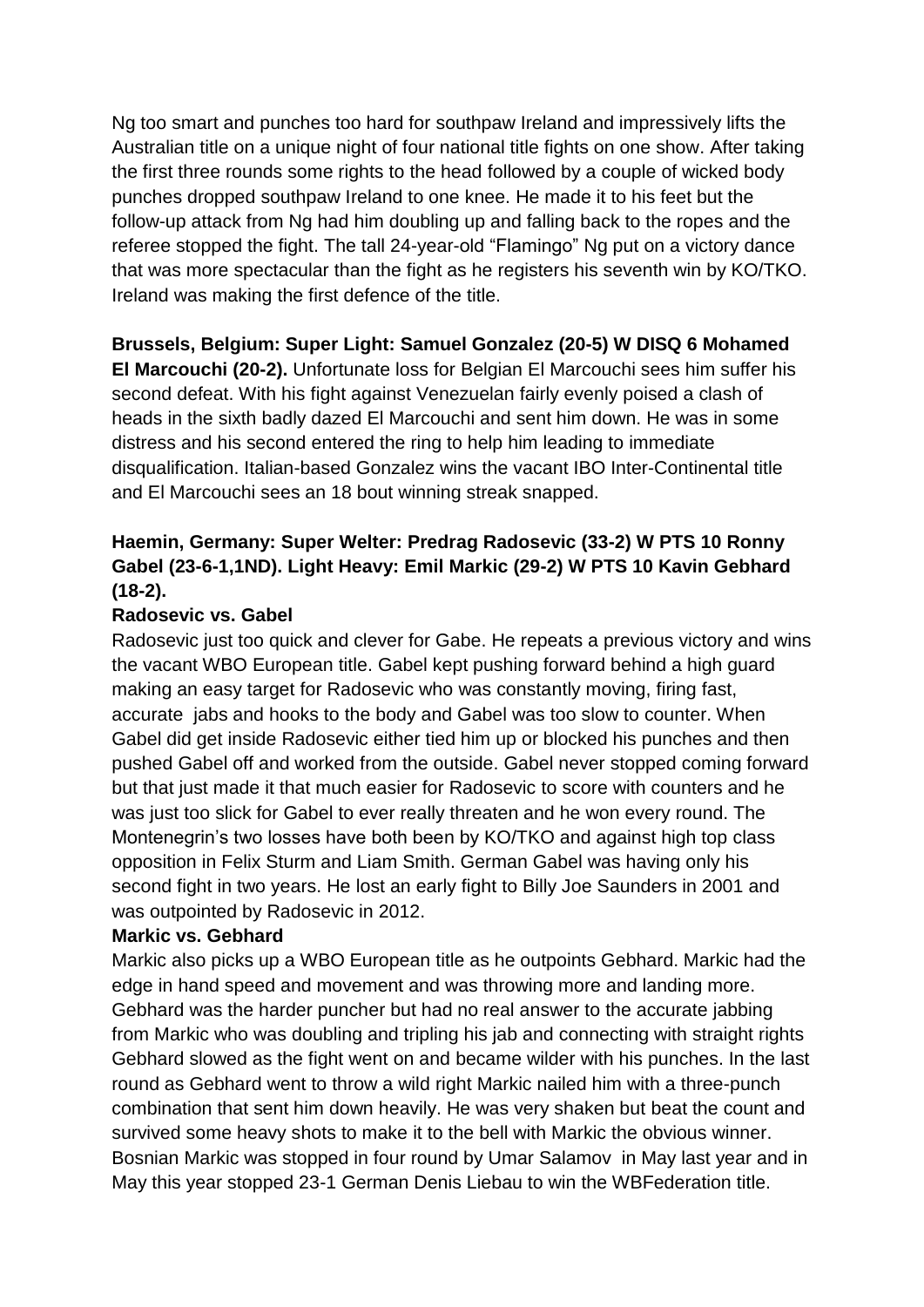German Gebhard, 37, turned pro in 2003 but was inactive from 2007 to 2016 and won his last seven fights.

### **Montichiari, Italy: Heavy: Ivan Di Berardino (9-1-1) W TKO 2 Fabio Tuiach (29-**

**6).** Di Berardino wins the Italian title with second round stoppage of champion Tuiach. After an even first round Di Berardino landed a right to the side of the head that had Tuiach backing to the ropes. Di Berardino followed him and landed two more clubbing rights that turned Tuiach sideward's hanging out over the top rope and Di Berardino threw another right that landed on the back of Tuiach's head. The referee stepped in and gave Tuiach a standing count. Di Berardino then landed more heavy rights and when a left uppercut snapped back Tuiach's head the referee stopped the fight. The 36-year-old Di Berardino gets his sixth win by KO/TKO and wins the national title at the second attempt. Tuiach, 38, was making the first defence of the title in his second reign as champion.

# **Nogales, Mexico: Super Bantam: Aaron Alameda (24-0) W RTD 9 Breilor Teran (25-17-1). Bantam: Karim Arce (15-0-1) W TKO 2 Carlos Rodriguez 9-4( ). Super Fly: Pedro Guevara (33-3-1) W TKO 2 Jorge (7-13). Super Light: Lindolfo Delgado (8-0) W KO 5 Ricardo Rico (4-7)**

#### **Alameda vs. Teran**

Alameda pleases his home town fans with inside the distance win over seasoned Venezuelan Teran. The local southpaw controlled the fight from the start with Teran spending much of the time pinned to the ropes. Alameda continued to hand out serious punishment but Teran had a tight defence and a good chin. From the sixth Alameda went into more of a countering role trying to lure Teran out of his shell. It worked and at the end of the ninth round Teran stayed in his corner. Alameda wins the vacant WBC Latino title. Despite his impressive statistics Alameda has only beaten very modest opposition and this was his first fight scheduled for ten rounds. Teran has been in with good opposition such as champions Omar Narvaez, Juan Reveco and Julio Ceja and this is only his fourth loss by KO/TKO.

#### **Arce vs. Rodriguez**

Teenage hope Arce much too good for Rodriguez and floors and halts him in the second. Rodriguez made it to his feet but the referee had seen enough and stopped the fight. The 19-year-old nephew of the great Jorge Arce now has six wins by KO/TKO and was coming off a career best win over former WBA champion Alex Munoz. Rodriguez slips to 1-4 in his last 5

#### **Guevara vs. Guerrero**

Former WBC light fly champion Guevara just keeps turning over with stoppage of overmatched Guerrero. Guevara lost a majority decision to Ken Shiro in a challenge for his old title in October last year and is hoping for a revenge fight but despite his six wins in his last seven fights has somehow dropped out of the WBC top 15. Guerrero no threat as he has now lost 6 of his last 7 fights 5 by KO/TKO. **Delgado vs., Rico**